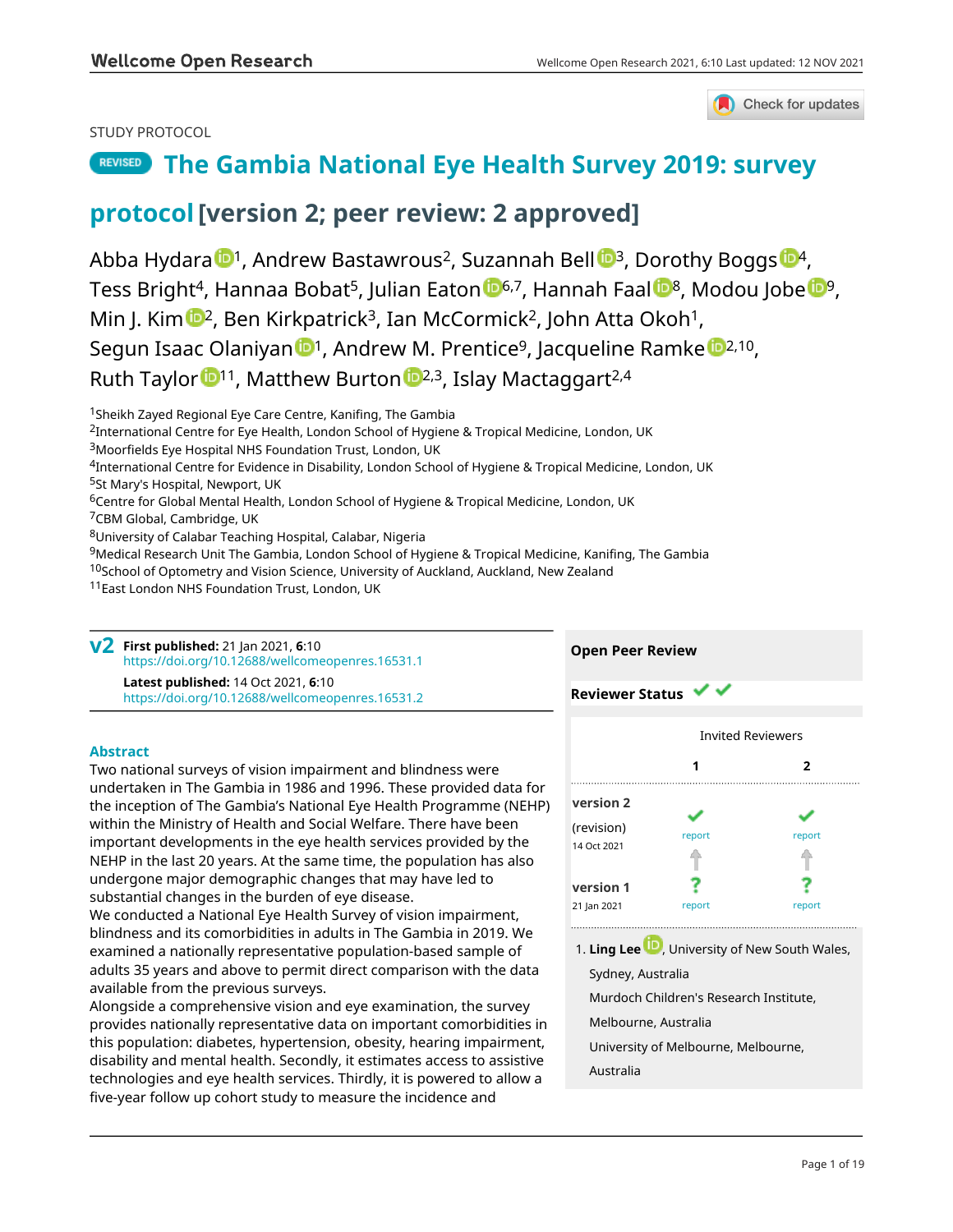progression of eye disease.

#### **Keywords**

Eye health survey, vision impairment, blindness, comorbidity, noncommunicable diseases, mental health, disability, assistive technology, mobile tools

**Srinivas Marmamul[a](https://orcid.org/0000-0003-1716-9809)** , L V Prasad Eye 2.

Institute, Hyderabad, India

Any reports and responses or comments on the article can be found at the end of the article.

#### **Corresponding author:** Islay Mactaggart [\(islay.mactaggart@gmail.com](mailto:islay.mactaggart@gmail.com))

**Author roles: Hydara A**: Conceptualization, Methodology, Supervision, Writing – Original Draft Preparation, Writing – Review & Editing; **Bastawrous A**: Methodology, Writing – Review & Editing; **Bell S**: Data Curation, Methodology, Project Administration, Software, Supervision, Writing – Review & Editing; **Boggs D**: Methodology, Supervision, Writing – Review & Editing; **Bright T**: Formal Analysis, Methodology, Supervision, Writing – Review & Editing; **Bobat H**: Investigation, Methodology, Supervision, Writing – Review & Editing; **Eaton J**: Methodology, Writing – Review & Editing; **Faal H**: Conceptualization, Methodology, Supervision, Writing – Review & Editing; **Jobe M**: Formal Analysis, Methodology, Supervision, Writing – Review & Editing; **Kim MJ**: Conceptualization, Data Curation, Formal Analysis, Methodology, Writing – Original Draft Preparation, Writing – Review & Editing; **Kirkpatrick B**: Investigation, Methodology, Writing – Review & Editing; **McCormick I**: Data Curation, Formal Analysis, Methodology, Writing – Review & Editing; **Okoh JA**: Investigation, Writing – Review & Editing; **Olaniyan SI**: Investigation, Writing – Review & Editing; **Prentice AM**: Methodology, Writing – Review & Editing; **Ramke J**: Methodology, Writing – Review & Editing; **Taylor R**: Investigation, Methodology, Writing – Review & Editing; **Burton M**: Conceptualization, Funding Acquisition, Methodology, Writing – Review & Editing; **Mactaggart I**: Conceptualization, Data Curation, Formal Analysis, Methodology, Project Administration, Software, Supervision, Writing – Original Draft Preparation, Writing – Review & Editing

**Competing interests:** No competing interests were disclosed.

**Grant information:** This research was funded by The Queen Elizabeth Diamond Jubilee Trust. MJB is supported by the Wellcome Trust [207472/Z/17/Z].

*The funders had no role in study design, data collection and analysis, decision to publish, or preparation of the manuscript.*

**Copyright:** © 2021 Hydara A *et al*. This is an open access article distributed under the terms of the [Creative Commons Attribution](http://creativecommons.org/licenses/by/4.0/) [License](http://creativecommons.org/licenses/by/4.0/), which permits unrestricted use, distribution, and reproduction in any medium, provided the original work is properly cited.

**How to cite this article:** Hydara A, Bastawrous A, Bell S *et al.* **The Gambia National Eye Health Survey 2019: survey protocol [version 2; peer review: 2 approved]** Wellcome Open Research 2021, **6**:10 <https://doi.org/10.12688/wellcomeopenres.16531.2>

**First published:** 21 Jan 2021, **6**:10<https://doi.org/10.12688/wellcomeopenres.16531.1>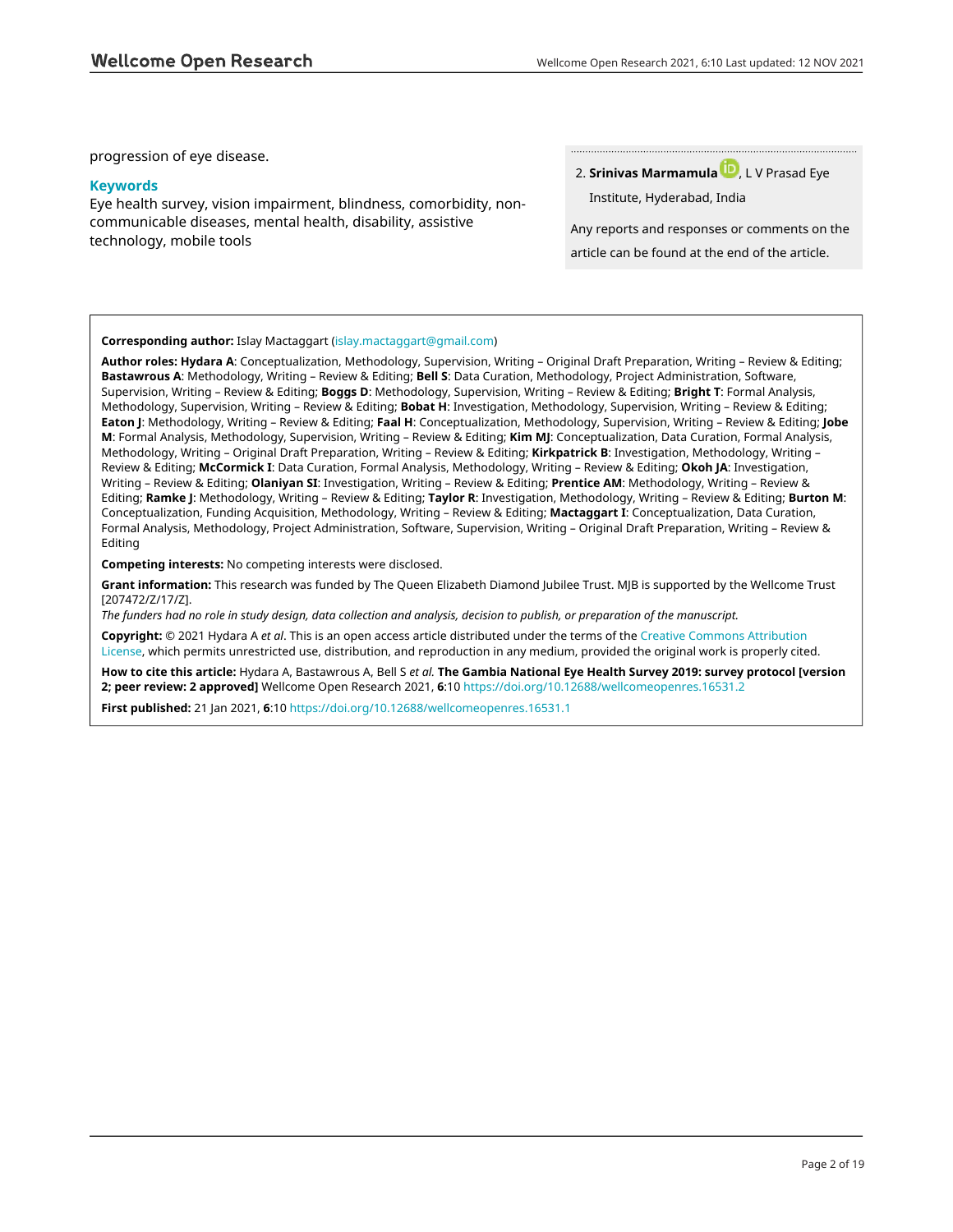#### **Amendments from Version 1** *REVISED*

Minor revisions have been made to the manuscript to address reviewers' comments. This includes two new outcome indicator definitions in [Table 1,](#page-5-0) and additional information related to monitoring teams, comparability between surveys and management of under-sampling of males.

**Any further responses from the reviewers can be found at the end of the article**

#### **Introduction**

National surveys of vision impairment (VI) and blindness were undertaken in The Gambia in 1986 and 1996<sup>[1,2](#page-11-0)</sup>. The 1986 survey provided baseline data on the prevalence and causes of VI and blindness to support the inception of The Gambia's National Eye Health Programme (NEHP) within the Ministry of Health and Social Welfare. The 1996 survey was completed on an independent sample using the same sampling and examination techniques to provide updated prevalence estimates and relative risk ratios compared to 1986.

The national all-age prevalence of blindness (presenting visual acuity [VA]<3/60, in the better seeing eye) was 0.7% in 1986 and  $0.4\%$  in 1996 (confidence intervals [CI] not reported)<sup>[1,2](#page-11-0)</sup>. The age-standardised difference between the estimates was not significant at the national level, but there was a higher relative risk of blindness in 1986 compared to 1996 (age adjusted risk ratio [adjRR] 2.2,  $95\%$  CI 1.2 – 3.8%) in the Western Region, where NEHP had first been instigated. Both surveys categorised "low vision" as VA <6/18 and ≥3/60, and a modest increase in this category from 1.4% to 1.6% was observed nationally over the same period (adjRR  $0.7$ ,  $0.6 - 0.9$ )<sup>[2](#page-11-0)</sup>. Data on the prevalence of eye disease highlighted cataract, aphakia, uncorrected refractive errors and corneal infections as the leading causes of blindness and low vision in both studies $1,2$ .

The 1996 survey also provided an opportunity to investigate the burden of non-communicable diseases (NCDs) in The Gambia. The nationwide prevalence of being overweight and obese were 8.1% and 2.1% respectively, hypertension was 24.2% and diabetes mellitus was  $0.3\%$ <sup>3</sup>.

In the more than twenty years since the last comprehensive eye health survey in The Gambia, the NEHP has developed further. This has included the establishment of a new Regional Eye Care Centre in 2007 and several additional centres offering cataract surgery, distributed across the country. In addition, there has been major investment in the development of refractive error services and new in-country capacity to manufacture spectacles<sup>4</sup>.

During this same period The Gambia has undergone major demographic changes. The population has grown: from 800,000 in 1986 to 1,170,000 in 1996 and 2,300,000 in 2018<sup>1,2,5</sup>. Life expectancy has increased from 44 years in 1983 to 62 years in 2018, driving a relative and absolute increase in the proportion of the population who are older and in whom prevalence of

VI and blindness is highest $6,7$ . There has also been considerable migration from rural to urban areas, with an associated change in lifestyle. Globally, increased urbanisation has been linked to increases in the prevalence of NCDs, particularly diabetes and hypertension<sup>[8](#page-11-0)</sup>. Taken together, it is likely that the current population burden of eye disease in The Gambia differs substantially from previous estimates. To address this need for updated eye health data, we conducted a national survey of eye health and its comorbidities between February and July 2019.

Comprehensive eye health surveys are relatively resource intensive in comparison to commonly used rapid methodologies, such as the Rapid Assessment of Avoidable Blindness (RAAB)<sup>[9](#page-11-0)</sup>. RAAB uses simplified examination procedures and equipment and only samples the population 50 years and older (blindness prevalence is higher in this group than among all ages)<sup>[10](#page-11-0)</sup>. RAAB provides a substantial proportion of Global Burden of Disease data on vision impairment and blindness $11$ , but recent data comparing RAAB outputs to a more comprehensive methodology are lacking. As an additional objective, we nested the RAAB methodology within this comprehensive survey methodology, to compare findings from a comprehensive versus rapid methodology on the same sample.

This protocol has been prepared to provide a detailed summary of the survey methods, sample characteristics and analytical approaches, in advance of results to be published later in 2021.

### **Protocol**

#### Study aim

To assess the prevalence of vision impairment and its causes and comorbidities in a nationally representative populationbased sample of adults 35 years and older in The Gambia, and compare this with the situation in 1996.

#### Study objectives

- 1. To estimate the prevalence and causes of vision impairment and blindness in The Gambia in adults 35 years and older, and in the sub-group 50 years and older, stratified by sex
- 2. To estimate the prevalence of cataract, corneal blindness/ocular trauma, uncorrected refractive error, trichiasis, glaucoma, diabetic retinopathy and age-related macular degeneration in the Gambia in adults 35 years and older and 50 years and older
- 3. To evaluate the impact of current Gambia National Eye Health Programme activities, including the provision of cataract and refractive error services
- 4. To estimate the prevalence of diabetes, hypertension and associated risk factors (body mass index, alcohol and tobacco) of NCDs in the Gambia in adults 35 years and older, and relate these to ocular health
- 5. To estimate the prevalence of hearing impairment, musculoskeletal impairment, disability and mental health limitations in the Gambia in adults 35 years and older, and relate these to ocular health and the need for vision and hearing assistive products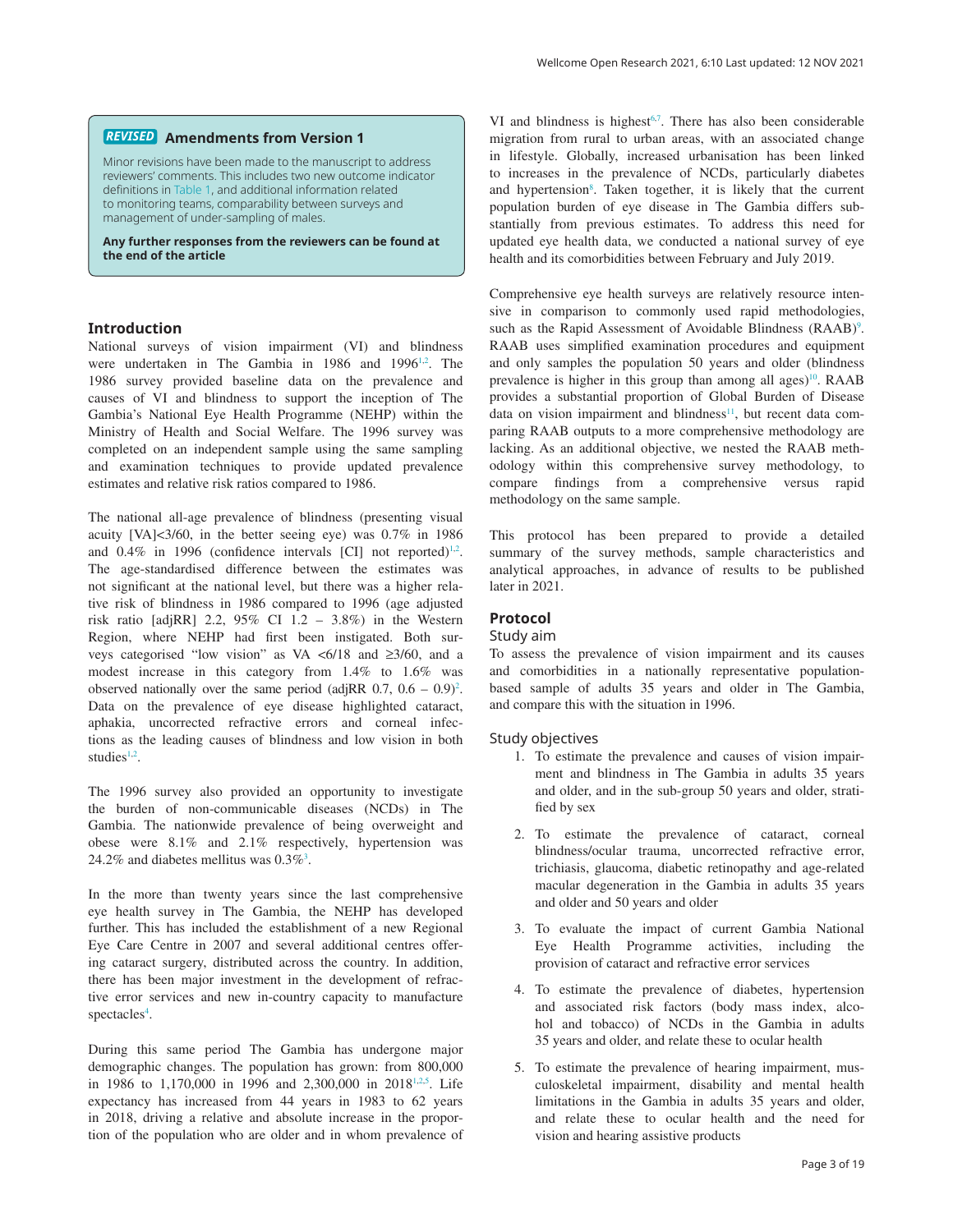- 6. To establish a phenotyped baseline for a long-term eye health cohort study
- 7. To compare outputs from a comprehensive eye health survey to a rapid methodology

#### Sample frame and size

The 2013 Gambia National Census population estimates were used as the sampling frame<sup>[12](#page-11-0)</sup>. Multi-stage stratified cluster random sampling with probability proportional to size procedures were used to identify a nationally representative sample of adults 35 years and older, in clusters of 30. Clusters of 30 were selected as the pragmatic number of examinations each team could complete per day. These were selected from standard Gambia Bureau of Statistics (GBoS) Census Enumeration Areas (EAs). The country was divided into three broad regions for comparability to the 1996 estimates: Central, Eastern and Western (Figure 1). Each of these regions was further stratified to reflect urban and rural population proportions, using Gambia Bureau of Statistics' definitions.

The sample was powered to detect disease prevalence as low as 0.5% based on relevant literature on glaucoma, diabetic retinopathy and blindness prevalence in the region $2,13,14$  $2,13,14$ . The calculation included a design effect of 2.5 to account for cluster sampling, assuming that samples would be moderately clustered, with an intraclass correlation coefficient (ICC) of 0.038 in clusters of approximately 30 adults  $35$  years and older<sup>15</sup>. Accounting for response/follow-up drop-out rate of 20%, regional and urban/rural stratification, and stratification by 35 years and older and 50 years and older, the 5-year expected incidence rate of blindness, and a binomial exact distribution with an estimated margin of error of 0.25% to account for rare conditions  $(p<0.1)$ , the overall sample size calculated was  $10,800$ adults age 35 years and older in 360 clusters of approximately 30 adults per cluster.

#### Team composition and training

Four teams collected the survey data. Each team was comprised of one ophthalmologist, one optometrist or optometry technician, one senior ophthalmic medical assistant (SOMA), one general nurse, one mental health nurse, and two enumerators.

There is only one practicing audiology nurse in The Gambia, who joined one of the teams. This was sufficient given an expected prevalence of hearing impairment of 9%, requiring a sample size of  $2,700$  (1/4 the overall sample)<sup>16</sup>.

Teams underwent ten days of training in February 2019, including standardised tests of protocol adherence, practice examinations and pilot testing. Questionnaires were pre-tested, and revised where necessary following the pilot. A formal interobserver variability test was completed for vision testing. Compared to an arbitrarily selected gold standard, two teams achieved substantial agreement  $(0.7 \text{ and } 0.8, \text{ both } p<0.001)$ , while one achieved fair agreement (0.4, p<0.001), requiring further consolidation of research protocol material before beginning data collection.

Team ophthalmologists were trained in the conduction of eye examinations according to protocol by the study PI, a senior consultant ophthalmologist. Only two ophthalmologists were available for the entire duration of data collection. Two teams therefore included a number of different ophthalmologists over the course of the data collection, each trained by a predecessor during a minimum two-day handover. The study PI continued to observe the teams regularly throughout data collection, to ensure that protocol was being followed.

#### Pre-data collection preparation

Data collection was scheduled to progress from the east to the west of the country, with all four teams travelling together and completing nearby clusters before moving to the next location. An advance team of enumerators moved ahead of survey teams to notify regional administrative stakeholders, sensitise communities (both for cooperation and acceptance) and manage survey logistics. A vehicle maintenance and servicing schedule was prepared and regional fuel suppliers were identified. The Ministry of Health provided five 4-wheel drive vehicles for the study fieldwork, and released 24 clinical and 19 support staff from their roles, to participate in the survey. The Statistician General of GBoS released eight experienced survey field enumerators and a supervisor, and provided the study teams with EA and regional maps.



**Figure 1. Historic regions of the Gambia.**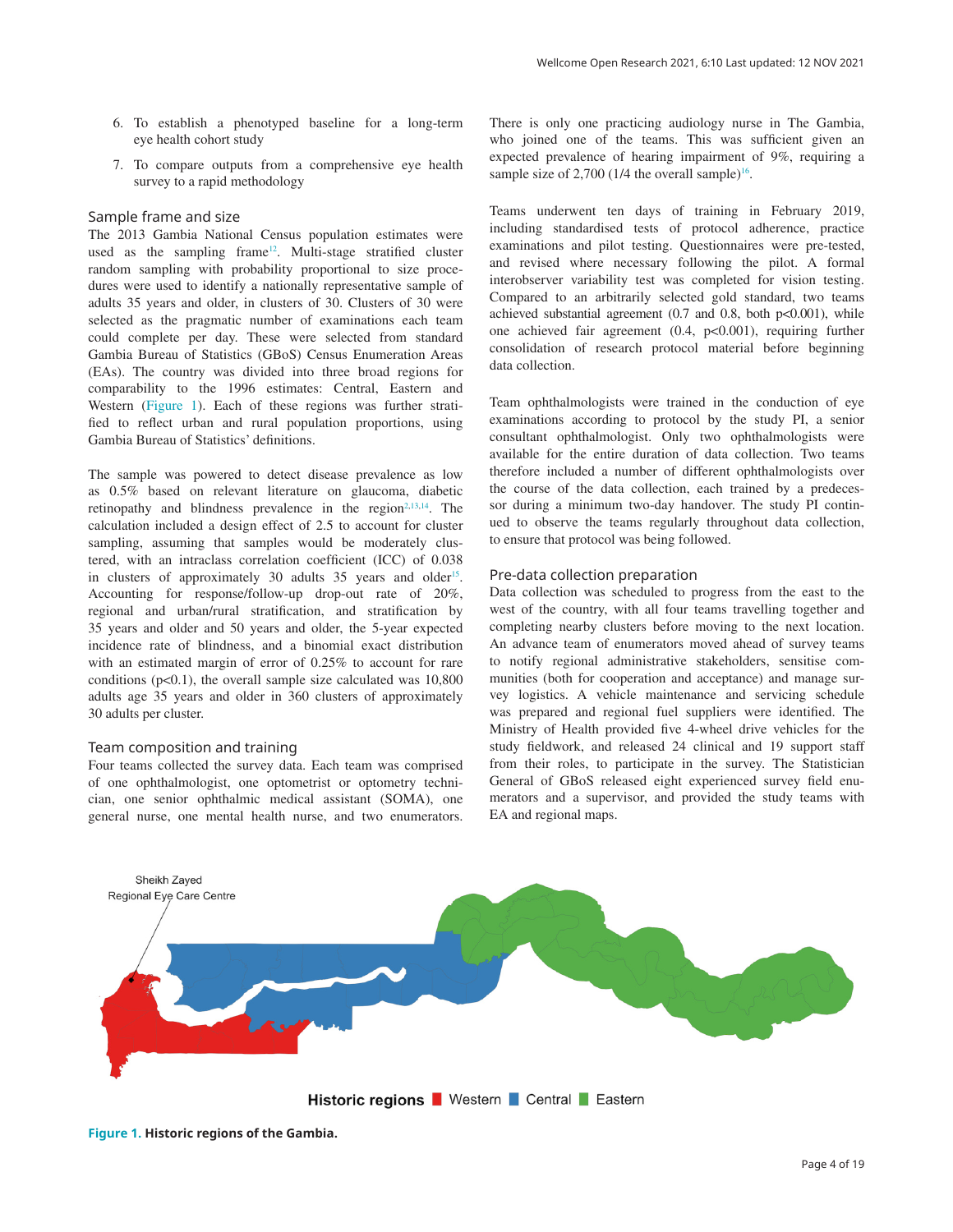#### Data collection procedures

*Participant recruitment and informed consent.* Enumerators used EA maps to visit each cluster in advance, complete a household listing of all eligible residents and identify a central location for the examination. At each household, the purpose of the survey was explained verbally to the household head or an adult key informant using a pre-written study participant information sheet (*Extended data*[17](#page-11-0)).

If the household head or adult key informant agreed to participate, the enumerator recorded the age, sex and relationship to household head of all eligible household members, irrespective of availability.

Household members were eligible if they were 35 or older, residing in a household in the EA and:

- Had lived in the house at least 6 months of the last year
- Ate shared meals with other household members
- Did not pay, and were not paid by, other household members

Once the listing was completed, enumerators segmented the list into groups of 30 participants, numbered these and selected one segment at random by drawing a number out of a hat. Enumerators returned to the selected segment to provide further information to household members about the details of examination at a central location (within the EA) the following day, and to collect a Global Positioning System (GPS) point reading and data on household characteristics and indicators of socio-economic position (see below). Participants were given urine receptacles to fill the following morning and requested not to have breakfast until after the survey team had arrived.

Enrolment was completed the morning after enumeration, when enumerators returned to the household with the team's general nurse. Written informed consent was collected by fingerprint or signature for each available participant. Eligible participants who were not available after two repeat visits to the household were recorded as non-responders.

*Data collection at the household.* On the day of the examination, an enumerator and a general nurse first visited each household in the segment. Each participant was provided with a cardboard participant ID slip recording the household data collection outputs. This was used to track completion of each subsequent component of the examination protocol.

Participants first undertook a fasting Boehringer Mannheim glucose test at their household, completed by the general nurse using sterile lancets, test strips and a glucometer (Accu-chek Aviva Meter). If the participant had not fasted (defined as only ingesting water in the last eight hours), the test was recorded as random. Our original protocol also included  $HbA<sub>1c</sub>$ testing using a portable  $HbA_{1c}$  machine (A1CNow+, Bayer) and finger blood sample for participants with fasting blood glucose  $\geq$  5.6mmol/L, random blood glucose  $\geq$  7.8 mmol/L, or a known history of diabetes. However, the ambient field work conditions (temperature and humidity) were such that

the  $HbA<sub>1c</sub>$  test performance was unreliable, and consequently this was abandoned.

Urinalysis was completed using Multistix 10 SF Urinalysis strips (Siemens). Tests for leucocytes, nitrates, proteins, blood, glucose, ketones and pH level were recorded on the participant slip. Participants were then invited to receive breakfast or lunch (staggered per 10 participants to avoid congestion at field stations) at the central location prior to the remainder of the survey assessment.

*Data collection at the central location.* Participant attendance was recorded on entry at the central location, and data collected at the household was transferred from the participant ID slip to a mobile data collection form on a Huawei MediaPad M3 tablet device. Assessments were split across several stations within the central location. The participant ID slip was used by team members to document assessment completion and relay information on referrals (see below). The full study questionnaire is available as *Extended data*[17](#page-11-0).

#### Demographics and general health assessment

The team general and mental health nurses completed the demographics and general health assessment.

#### *Demographics and self-reported socio-economic position*

A face photograph was taken of each participant to aid follow up, and demographic data including education, ethnic group and household composition was captured. EquityTool, an objective tool comprised of 12 country-specific assets, was used to generate a relative wealth index<sup>18</sup>. Three self-reported socioeconomic position tools were also used: perceived adequacy of household food consumption, perceived adequacy of household income and a socio-economic ladder question<sup>19</sup>.

#### *Anthropometry*

Height was measured using a Leicester height measure Mk II, with participant head positioned in the Frankfurt plane. Weight and body fat percentage were measured using a Tanita BC-545n body composition monitor.

#### *Blood pressure*

Blood pressure was measured in triplicate, once per arm and then repeated in the arm with the higher reading. The participant was seated, with their arm supported at the level of the heart and resting on a surface, and measured using an automated OMRON-Healthcare 10 Series blood pressure monitor (Omron). Measurements were taken five minutes apart, and an average of the last two measures was recorded for analysis.

#### *Genetic sample*

A genetic sample was taken for each consenting participant, for archiving and future genetic testing. One upper cheek buccal swab sample was collected per participant using a cyto-brush. Each specimen was sealed in an envelope labelled with the participant ID and stored at room-temperature.

#### *Self-reported NCD history and risk factors*

Participants responded to a pre-coded questionnaire module on personal and family history of diabetes, hypertension and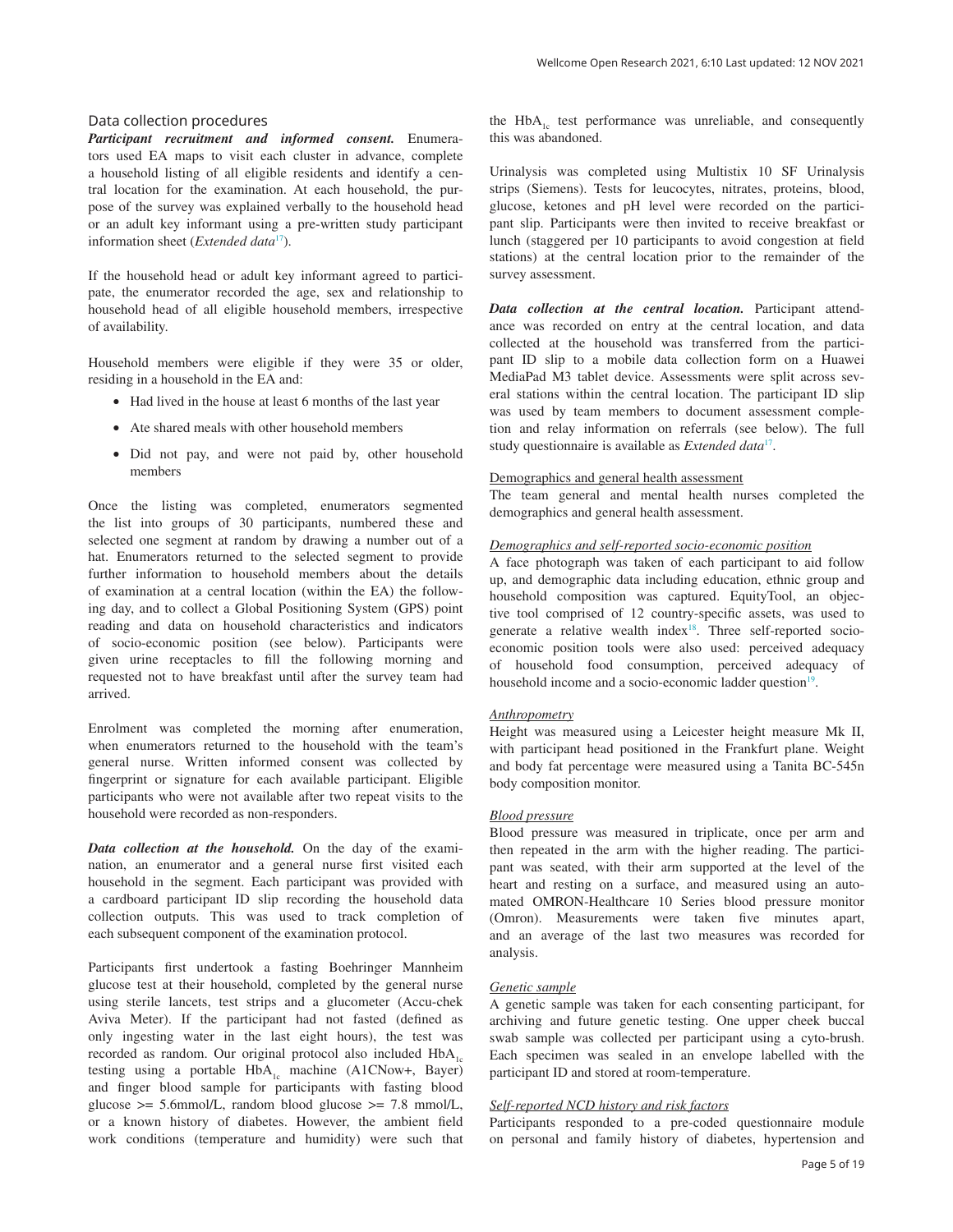<span id="page-5-0"></span>cholesterol level. Smoking and alcohol consumption habits were recorded and body image and attractiveness were assessed using the Figure Rating Scale<sup>[20](#page-11-0)</sup>. Medication and treatment history were recorded for known diabetics and hypertensives.

#### Eye health assessment

Visual acuity was measured indoors by the team optometrist or optometry technician, with no direct sunlight or glare in the direction of the participant or the VA test chart. The vision testing protocol is summarised diagrammatically in *Extended data*[17.](#page-11-0)

*Distance visual acuity:* Monocular distance visual acuity (uncorrected and wearing available correction) was measured using Peek Acuity – a validated Android-deployed 'tumbling E' vis-ual acuity test – on the tablet devices<sup>[21](#page-11-0)</sup>. All participants whose uncorrected (or corrected, if wearing spectacles) visual acuity was less than 6/12 in either eye underwent 1) a pinhole test in the eye(s) less than 6/12 (Lorgnette multi 17 occluder) and 2) objective and subjective refraction of both eyes using a trial lens set and fixed wall chart (3 metre Snellen chart, Sussex Vision). Monocular best corrected visual acuity (BCVA) was measured with Peek Acuity following refraction.

*Near vision screening:* Binocular near vision screening was carried out with participants wearing near correction, if available (i.e. presenting near vision). A binary outcome of can (at least 4/5 optotypes correct), or cannot, read an N8 crowded tumbling E optotype at 40cm was recorded. If participants could not see N8 with presenting near vision they were corrected with age-appropriate near addition lenses in a trial frame and retested at the same threshold.

*Contrast sensitivity:* Monocular and binocular contrast sensitivity was measured using the smartphone-based Peek Contrast test deployed on a Sony Z3 smartphone<sup>22</sup>. The test presented successively lower contrast tumbling E optotypes until they were no longer distinguishable from the background. The test provided a contrast sensitivity measure calibrated to the Pelli-Robson contrast sensitivity test, and an average measure of the ambient light in lux.

*Intraocular pressure:* Intraocular pressure (IOP) was measured by the team's SOMA using an iCare ic100 tonometer according to device specifications. Time of testing was recorded, and the first eye measured was alternated between participants to avoid operator bias. Unless contra-indicated by current corneal infection, each iCare probe tip was disinfected and used six times before disposal $^{23}$  $^{23}$  $^{23}$ .

*Ocular examination and imaging:* The team's ophthalmologist examined both eyes. First, the standard RAAB examination procedure was completed. This included undilated direct ophthalmoscopy examination of the anterior segment and fundus and a lens status screen with pen torch. The RAAB algorithm, whereby the most readily treatable condition only is recorded, was applied to categorise the main cause of VI (presenting  $\leq 6/12$ ) per eye and per person<sup>[9](#page-11-0)</sup>. This was undertaken to allow the RAAB methodology-derived diagnosis of cause of VI to be compared with the findings of the subsequent detailed and dilated examination.

The eyelids and anterior segment of the eye (conjunctiva, sclera, cornea, iris and lens) were then examined in detail using a slit-lamp, to document presence of anterior segment eye disease and trachomatous trichiasis using a standardised eye health survey examination form comparable to the 1996 survey methodology. Table 1 describes the study's outcome measures, including where specific, published grading protocols for classifying particular eye diseases were followed.

#### **Table 1. Definitions for the study's primary and secondary outcome measures.**

| <b>Primary Outcome Measures</b>       |                               |                                                                                                              |  |  |  |
|---------------------------------------|-------------------------------|--------------------------------------------------------------------------------------------------------------|--|--|--|
| <b>Measure</b>                        | Category                      | <b>Definition</b>                                                                                            |  |  |  |
| Distance Vision<br>Impairment         | Any Vision Impairment         | Presenting distance visual acuity (PVA, with available correction if worn) <6/12 in the<br>better seeing eye |  |  |  |
|                                       | No Vision Impairment          | $PVA \ge 6/12$ in the better seeing eye                                                                      |  |  |  |
|                                       | Mild Vision Impairment        | PVA <6/12 and $\geq$ 6/18 in the better seeing eye                                                           |  |  |  |
|                                       | Moderate Vision<br>Impairment | PVA <6/18 and $\geq$ 6/60 in the better seeing eye                                                           |  |  |  |
|                                       | Severe Vision Impairment      | PVA $\leq 6/60$ and $\geq 3/60$ in the better seeing eye                                                     |  |  |  |
|                                       | <b>Blind</b>                  | PVA <3/60 in the better seeing eye                                                                           |  |  |  |
| Sub-categories of<br>blindness        | Not blind                     | $PVA \geq 3/60$ in the better seeing eye                                                                     |  |  |  |
|                                       | $<$ 3/60 - 1/60               | PVA <3/60 and $\geq$ 1/60 in the better seeing eye                                                           |  |  |  |
|                                       | <1/60 - Light Perception      | $PVA \ge 1/60$ and light perception in the better seeing eye                                                 |  |  |  |
|                                       | No Light Perception           | No light perception in the better seeing eye                                                                 |  |  |  |
| Low Vision (1996<br>paper comparison) | Low Vision                    | PVA $\leq$ 6/18 and $\geq$ 3/60 in the better seeing eye                                                     |  |  |  |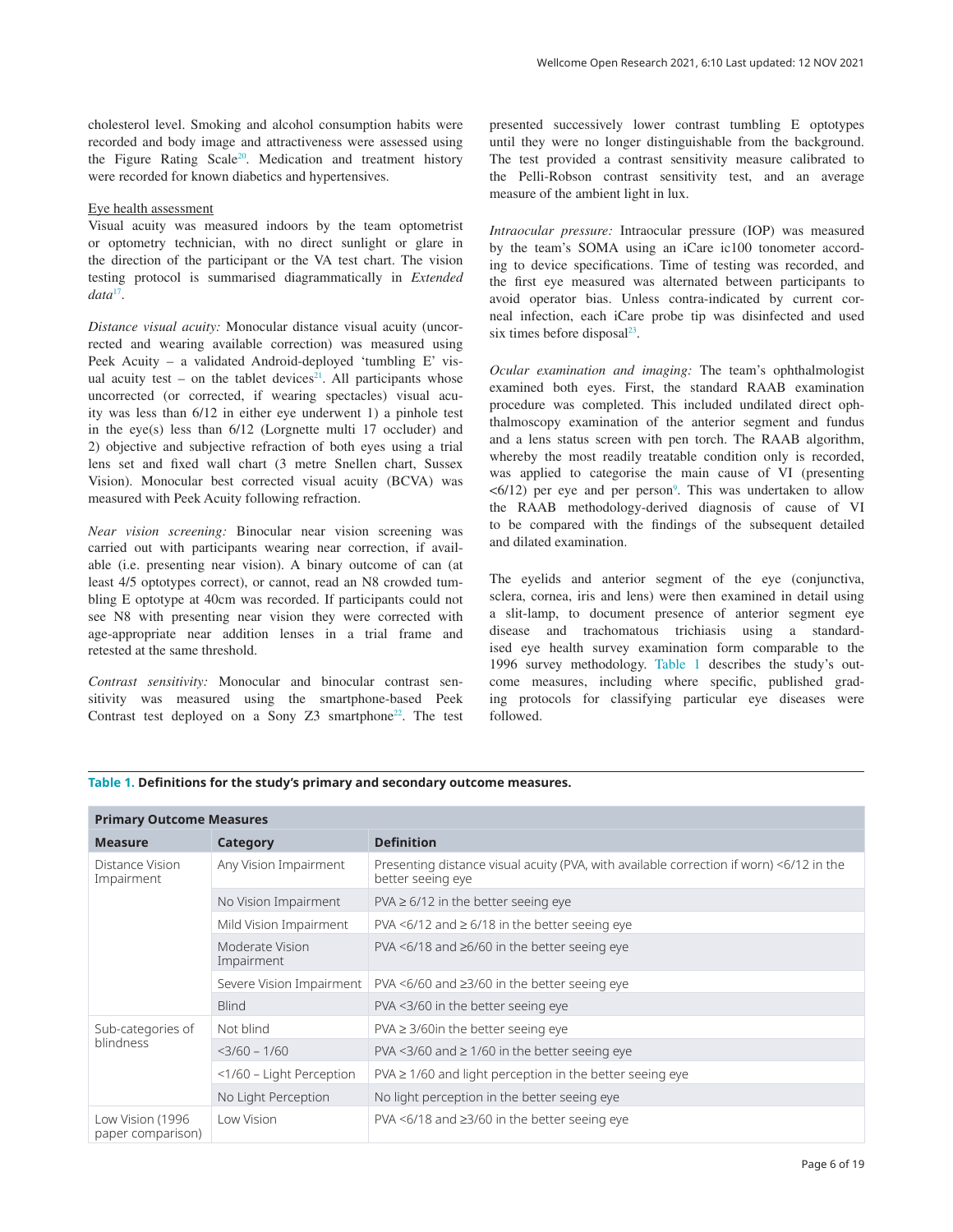| <b>Primary Outcome Measures</b>     |                                                            |                                                                                                                                                                                                                                                                                                                                                                                                 |  |
|-------------------------------------|------------------------------------------------------------|-------------------------------------------------------------------------------------------------------------------------------------------------------------------------------------------------------------------------------------------------------------------------------------------------------------------------------------------------------------------------------------------------|--|
| <b>Measure</b>                      | Category                                                   | <b>Definition</b>                                                                                                                                                                                                                                                                                                                                                                               |  |
| Near Vision<br>Impairment           | Presenting Near Vision<br>Impairment                       | Cannot see N8 (binocular), with available correction if worn                                                                                                                                                                                                                                                                                                                                    |  |
|                                     | Corrected Near Vision<br>Impairment                        | Cannot see N8 (binocular), whilst wearing near correction                                                                                                                                                                                                                                                                                                                                       |  |
|                                     | <b>Secondary Outcome Measures (ocular, per eye)</b>        |                                                                                                                                                                                                                                                                                                                                                                                                 |  |
| <b>Anterior Segment Eye Disease</b> | Any Refractive Error                                       | Uncorrected visual acuity (UCVA) <6/12 improving to $\geq 6/12$ with available correction,<br>pinhole or refraction                                                                                                                                                                                                                                                                             |  |
|                                     | Vision Impairing<br>Refractive Error                       | Presenting visual acuity (PVA) <6/12 improving to $\geq 6/12$ with pinhole or refraction                                                                                                                                                                                                                                                                                                        |  |
|                                     | Cataract <sup>24</sup>                                     | Any grade 1 - 3 of nuclear, cortical or posterior capsular cataract or, if ungradable, any<br>cataract marked mature or hypermature using WHO Cataract Grading Tool                                                                                                                                                                                                                             |  |
|                                     | Cataract Surgical<br>Complications                         | Aphakia, posterior capsular opacification, aphakic bullous or pseudophakic bullous<br>keratopathy identified on ophthalmic examination                                                                                                                                                                                                                                                          |  |
|                                     | Trachoma corneal<br>opacity <sup>25,26</sup>               | Current trichiasis (defined using WHO 2019 definition), or evidence of prior trichiasis<br>surgery alongside corneal scarring (C2a - C4 only) in the same eye                                                                                                                                                                                                                                   |  |
|                                     | Other corneal opacity <sup>26</sup>                        | Corneal scarring but no prior trichiasis or prior trichiasis surgery in the same eye (C2a<br>$-$ C4 only)                                                                                                                                                                                                                                                                                       |  |
|                                     | Other anterior segment<br>eye disease                      | Presence of at least one of the below pre-coded diseases, identified on slit lamp<br>examination: pterygium (cornea involved), band keratopathy, corneal ulcer, uveitis, or<br>other anterior segment ocular disease or other anterior segment disease described<br>in open text                                                                                                                |  |
| Posterior Segment Eye Disease       | Age-related maculopathy<br>and degeneration<br>(ARMD)      | Any ARMD including: drusen or hypo/hyper pigmentation without degeneration, dry<br>or geographic, or wet/neovascular or disciform                                                                                                                                                                                                                                                               |  |
|                                     | Glaucoma <sup>27</sup>                                     | 99.5% percentile of cup-disc ratio or asymmetry (Category 2), based on field grading.<br>If optic disc not visible: PVA <3/60 and IOP in the 99.5% percentile                                                                                                                                                                                                                                   |  |
|                                     | Any diabetic retinopathy <sup>28</sup>                     | Any diabetic retinopathy at least R1 or M1 using the Scottish Grading System, based<br>on dilated ocular photograph grading                                                                                                                                                                                                                                                                     |  |
|                                     | Sight-threatening<br>diabetic retinopathy<br>$(STDR)^{29}$ | Proliferative Retinopathy (R4) or Referable Maculopathy (M2) using the Scottish<br>Grading System, based on dilated ocular photograph grading                                                                                                                                                                                                                                                   |  |
|                                     | Optic disc atrophy                                         | Optic disc atrophy marked as present but does not meet glaucoma definition                                                                                                                                                                                                                                                                                                                      |  |
|                                     | Other posterior segment<br>eye disease                     | Presence of pseudo-exfoliation, identified on slit lamp examination or other posterior<br>segment disease described in open text                                                                                                                                                                                                                                                                |  |
|                                     | Main cause of distance                                     | In all eyes with PVA<6/12, disease presence as above.                                                                                                                                                                                                                                                                                                                                           |  |
|                                     | vision impairment                                          | If more than one of the above definitions are met in one eye using the definitions<br>above, the main cause will be listed as the highest ranking in order of:<br>1. Refractive Error<br>2. Cataract                                                                                                                                                                                            |  |
|                                     |                                                            | 3. Other Anterior Segment                                                                                                                                                                                                                                                                                                                                                                       |  |
|                                     |                                                            | 4. Posterior segment                                                                                                                                                                                                                                                                                                                                                                            |  |
|                                     |                                                            | 5. Globe                                                                                                                                                                                                                                                                                                                                                                                        |  |
|                                     |                                                            | 6. Unknown                                                                                                                                                                                                                                                                                                                                                                                      |  |
|                                     |                                                            | If more than one of the above definitions is met in one person, the main cause at<br>the person level will be listed as the highest ranking in this order. Participants with<br>PVA<6/12 with no reported anterior or posterior segment disease as defined above<br>were categorised as unknown.                                                                                                |  |
|                                     |                                                            | A known limitation of this hierarchical approach to determining the "main cause" is<br>that it will lead to under estimation of posterior segment causes. The proportion of<br>people with comorbidities will be reported, and manuscripts detailing prevalence<br>and associations of specific eye diseases will provide further detailed breakdown on<br>anterior and posterior causes of VI. |  |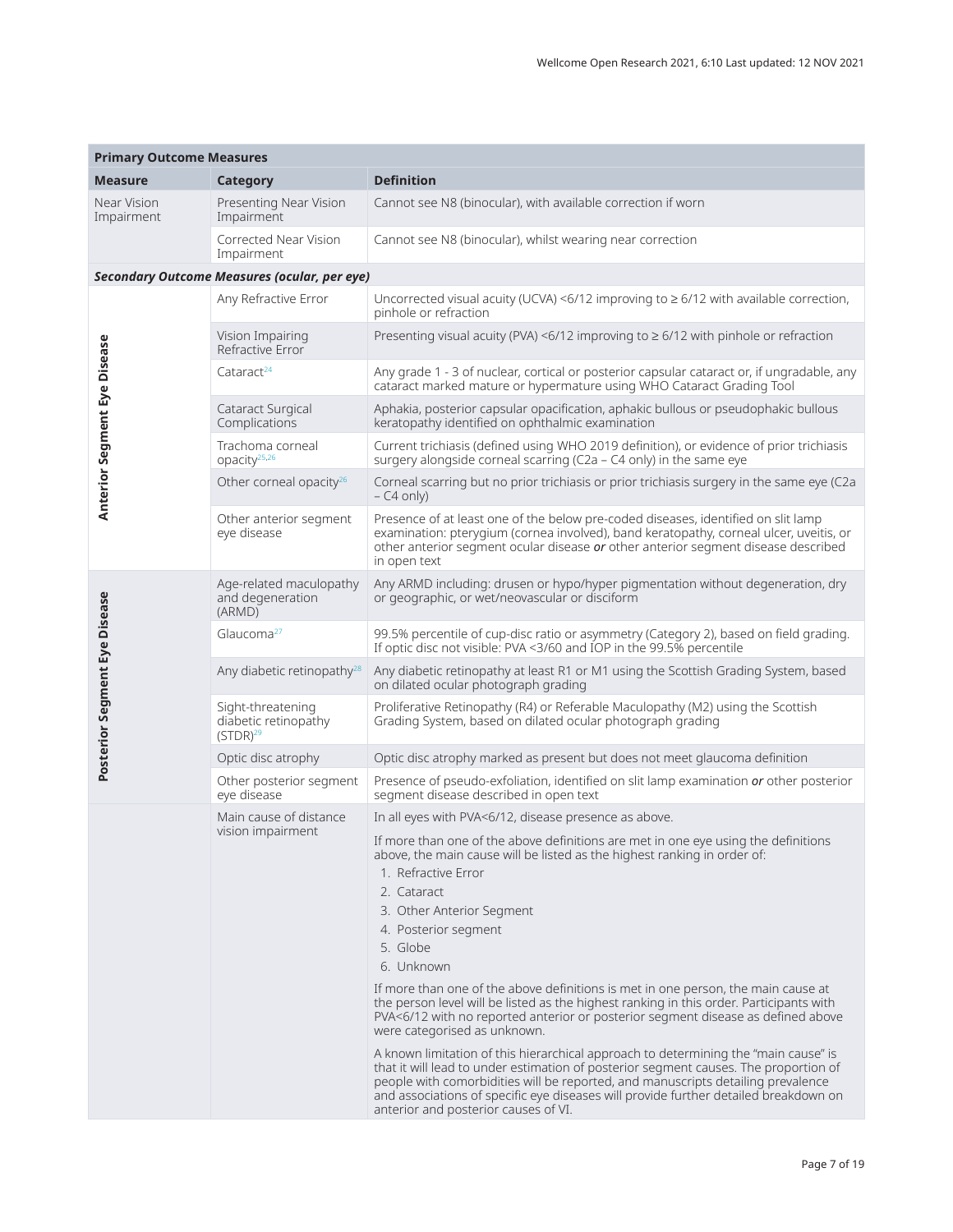| <b>Primary Outcome Measures</b>      |                                                                    |                                                                                                                                                                                                                                                                  |  |  |  |  |
|--------------------------------------|--------------------------------------------------------------------|------------------------------------------------------------------------------------------------------------------------------------------------------------------------------------------------------------------------------------------------------------------|--|--|--|--|
| <b>Measure</b>                       | <b>Category</b>                                                    | <b>Definition</b>                                                                                                                                                                                                                                                |  |  |  |  |
| Service Coverage                     | Cataract Surgical<br>Coverage (CSC)                                | Proportion of people with operated cataract (pseudophakia/aphakia) as a proportion<br>of all people with operated cataract or operable cataract (defined at different<br>thresholds of BCVA)                                                                     |  |  |  |  |
|                                      | Refractive Error Coverage<br>(REC)                                 | Proportion of people with refractive error (UCVA<6/12 in the better eye, correctable to<br>6/12 or better) with refractive error correction                                                                                                                      |  |  |  |  |
| <b>Effective Service</b><br>Coverage | <b>Effective Cataract</b><br>Surgical Coverage<br>$(eCSC)^{30}$    | Proportion of people with operated cataract (pseudophakia/aphakia) and good<br>postoperative presenting visual acuity (VA 6/12 or better) as a proportion of all people<br>with operated cataract or operable cataract (defined at different thresholds of BCVA) |  |  |  |  |
|                                      | <b>Effective Refractive Error</b><br>Coverage (eREC) <sup>31</sup> | Proportion of people with refractive error (UCVA<6/12 in the better eye, correctable<br>to 6/12 or better) with refractive error correction and a good outcome (CVA 6/12 or<br>better)                                                                           |  |  |  |  |
|                                      | <b>Secondary Outcome Measures (non-ocular)</b>                     |                                                                                                                                                                                                                                                                  |  |  |  |  |
| Hypertension                         |                                                                    | Average systolic blood pressure values across two readings of ≥140 mmHg and/or<br>diastolic values of ≥90 mmHg and/or taking antihypertensive medication and/or<br>reported history of hypertension                                                              |  |  |  |  |
| Diabetes                             | Diabetic                                                           | Reported history of diabetes (told by healthcare worker and/or on diabetic treatment),<br>fasting blood glucose (FBG) ≥7mmol/L or random blood glucose (RGB) ≥11mmol/L                                                                                           |  |  |  |  |
|                                      | Pre-diabetic                                                       | FBG >5.6 <7, or RBG ≥7.8 <11                                                                                                                                                                                                                                     |  |  |  |  |
|                                      | Not diabetic                                                       | No reported history of diabetes and neither impaired FBG or RBG                                                                                                                                                                                                  |  |  |  |  |
| Obesity                              | Underweight                                                        | Body Mass Index (BMI) under 18                                                                                                                                                                                                                                   |  |  |  |  |
|                                      | Normal                                                             | BMI $\geq$ 18 and <25                                                                                                                                                                                                                                            |  |  |  |  |
|                                      | Overweight                                                         | BMI $\geq$ 25 and $>$ 30                                                                                                                                                                                                                                         |  |  |  |  |
|                                      | Obese                                                              | BMI $\geq 30$                                                                                                                                                                                                                                                    |  |  |  |  |
| Hearing                              | None                                                               | >19 decibels hearing level (dbHL) jn either ear                                                                                                                                                                                                                  |  |  |  |  |
| Impairment <sup>32</sup>             | Mild                                                               | 20 to <35 dBHL in the better hearing ear                                                                                                                                                                                                                         |  |  |  |  |
|                                      | Moderate                                                           | 35 to <50 dBHL in the better hearing ear                                                                                                                                                                                                                         |  |  |  |  |
|                                      | Moderately Severe                                                  | 50 to <65 dBHL in the better hearing ear                                                                                                                                                                                                                         |  |  |  |  |
|                                      | Severe                                                             | 65 to <0 dBHL in the better hearing ear                                                                                                                                                                                                                          |  |  |  |  |
|                                      | Profound                                                           | 80 to <95 dBHL in the better hearing ear                                                                                                                                                                                                                         |  |  |  |  |
|                                      | Complete/ total                                                    | 95 dBHL or greater in the better hearing ear                                                                                                                                                                                                                     |  |  |  |  |
|                                      | <b>Binary Classification</b>                                       | 20dbHL or greater in the better hearing ear                                                                                                                                                                                                                      |  |  |  |  |
| Anxiety <sup>33</sup>                | None                                                               | Score of 0-4 on GAD-7                                                                                                                                                                                                                                            |  |  |  |  |
|                                      | Mild                                                               | Score of 5-9 on GAD-7                                                                                                                                                                                                                                            |  |  |  |  |
|                                      | Moderate                                                           | Score of 10-14 on GAD-7                                                                                                                                                                                                                                          |  |  |  |  |
|                                      | Severe                                                             | Score of ≥15- on GAD-7                                                                                                                                                                                                                                           |  |  |  |  |
|                                      | <b>Binary Classification</b>                                       | Score of ≥ 10 on GAD-7                                                                                                                                                                                                                                           |  |  |  |  |
| Depression <sup>34</sup>             | None                                                               | Score of 0-4 on PHQ-9                                                                                                                                                                                                                                            |  |  |  |  |
|                                      | Mild                                                               | Score of 5-9 on PHQ-9                                                                                                                                                                                                                                            |  |  |  |  |
|                                      | Moderate                                                           | Score of 10-14 on PHO-9                                                                                                                                                                                                                                          |  |  |  |  |
|                                      | Moderately Severe                                                  | Score of 15-19 on PHQ-9                                                                                                                                                                                                                                          |  |  |  |  |
|                                      | Severe                                                             | Score of 20-27 on PHQ-9                                                                                                                                                                                                                                          |  |  |  |  |
|                                      | <b>Binary Classification</b>                                       | Score of ≥ 10 on PHQ-9                                                                                                                                                                                                                                           |  |  |  |  |
| Disability                           |                                                                    | Any of the 6 Washington Group Short Set Functional Domains reported "a lot of<br>difficulty" or "cannot do"                                                                                                                                                      |  |  |  |  |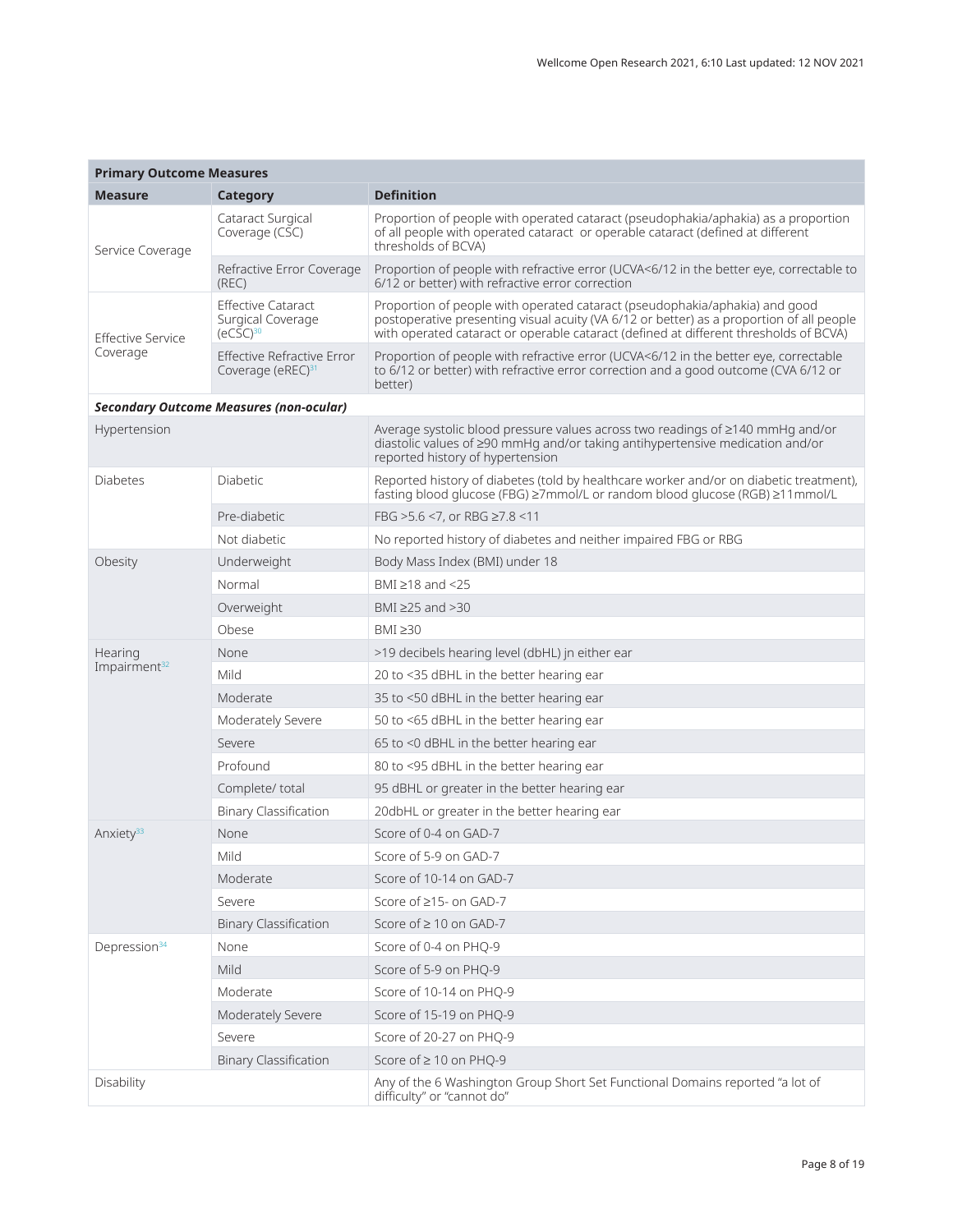A complete assessment at the central location took roughly 1.5 hours, but varied depending on the participants' health status and according to how many other participants were attending the central location at the time.

Unless contra-indicated (IOP ≥35mmHg or van Herrick's grade 2 or 1 was recorded), all participants were then dilated in both eyes using the short-acting mydriatic eye drop tropicamide 1%. A slit lamp and a 90D fundus lens, were used to complete a comprehensive examination and grade predetermined lens, retinal and optic disc disease.

Imaging was completed by the team's SOMA. The anterior segment of both eyes was photographed using a Nikon D5600 Digital Single Lens Reflex (SLR) camera with macro lens and flash. The posterior segment was photographed (disc centred and macula centred images) using the Remidio Retinal Camera imaging system<sup>35</sup>.

#### Other impairment and functioning assessment

*Self-reported functioning:* The team general nurse used the Washington Group Short Set to measure self-reported functional limitations in seeing, hearing, walking/climbing, remembering/ concentrating, understanding/being understood and selfcare<sup>36</sup>. Mental Health was assessed by the mental health nurse using two well-established tools: The Patient Health Questionnaire 9 (PHQ 9) for measuring depression $37$ , and the Generalised Anxiety Disorder 7 item tool  $(GAD-7)^{38}$ , for anxiety.

*Self-reported assistive product use and need:* The general nurse asked reported need for, use of and barriers to access to assisted products (including glasses) using a modified version of the World Health Organisation (WHO) rapid assistive technology assessment (rATA)<sup>39</sup>.

*Musculoskeletal impairment:* The general nurse used the six screening questions from the Rapid Assessment of Musculoskeletal impairment to screen for musculoskeletal impairment  $(MSI)<sup>40</sup>$ .

*Hearing impairment:* In the team measuring hearing impairment, an audiology nurse screened for hearing impairment using HearTest, a validated mobile pure tone audiometry application deployed on a Samsung Galaxy A3 Smartphone together with calibrated, noise-cancelling Sennheiser HD280 pro circumaural headphones<sup>41</sup>. Hearing tests were completed in a separate and private area, and ambient noise levels were automatically recorded by the device, which flagged a warning when these reached unacceptable levels. Following the Rapid Assessment of Hearing Loss (RAHL) methodology, all participants screened for hearing impairment also had their ears briefly examined by the team audiology nurse to assess ear health, and if applicable determine cause of hearing loss and appropriate referral mechanisms<sup>16</sup>.

#### Diagnoses and referrals

Survey teams carried basic first aid kits and medicines for treating common illnesses, and referral letters for onward services.

Referrals for eye conditions were made to the Sheikh Zayed Regional Eye Care Centre in Kanifing, close to the capital city Banjul. Participants with blood pressure readings above 95 mm/Hg diastolic or 150 mm/Hg systolic, alongside participants judged by the team general nurse to require follow up services for other reasons (including emergencies) were referred to relevant primary health services. The team mental health nurses made referrals to relevant mental health services as per their clinical judgement following screening. Any participant with hearing impairment ≥35 dBA in the better ear or who was otherwise considered in need of referral by the audiology nurse was referred to the relevant ENT services.

#### Data management

Data collection forms were built using Open Data Kit (ODK) software<sup>42</sup>. Tablets were password protected and team leaders used data SIM cards to transfer the encrypted data to a secure ODK server held at the London School of Hygiene & Tropical Medicine (LSHTM) daily. Electronic data support was provided by LSHTM Global Health Analytics (odk.lshtm. ac.uk). During data collection, anterior segment images were stored locally on password-protected laptop computers and backed up weekly to password-protected storage drives. After data collection, all images were transferred to a secured LSHTM server.

Anonymised posterior segment images were transferred via WiFi daily to a secured cloud-based platform. Fundus image grading for diabetes, AMD and glaucoma will be performed remotely by trained ophthalmologists, following a formal training and inter-observer variation test.

#### Data preparation

Data collection was completed between March and July 2019. Raw data were exported from the secure server and imported into STATA version 14.0. Data were merged into a single database and anonymised.

*Data completeness.* To prevent listwise deletion, all data were checked for completeness. [Figure 2](#page-9-0) summarises this process.

*Sample characteristics.* [Table 2](#page-10-0) presents the final sample population characteristics, compared with the characteristics of the population in the  $2013$  Census<sup>12</sup>. The survey oversampled women compared to men (70.3% female vs. 29.7% male). Additionally, selection probabilities were lower than expected in several age groups (5-year band) and in clusters.

Poststratification sample weights were calculated to account for the disproportionate age-sex sampling by 5-year band. Two sample weights were created, one to generalize the find-ings to the 2013 Gambia Census<sup>[12](#page-11-0)</sup>, and one to the WHO Standard Population<sup>43</sup>. All weights were then multiplied with the cluster selection probabilities.

*Defining outcome measures.* [Table 1](#page-5-0) describes the definitions for the study's primary and secondary outcome measures.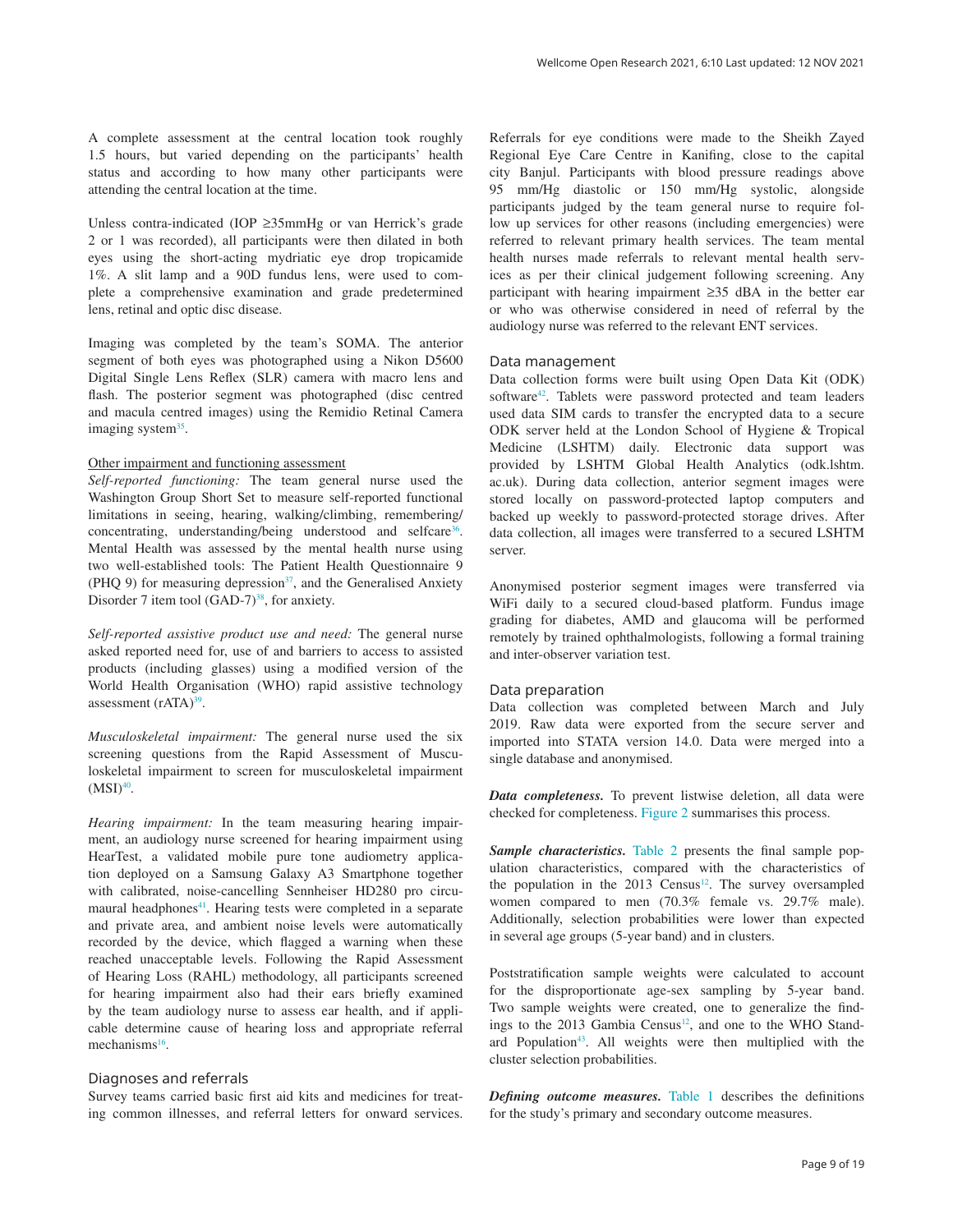<span id="page-9-0"></span>

**Figure 2. Flow chart of data completeness.**

*Socio-economic position imputation.* Quintiles based on the Gambia Demographic and Health Survey 2013 were established following EquityTool procedures. To improve the integrity of socioeconomic position (SEP) data, all 12 EquityTool questions were checked for completeness. Preliminary analysis revealed that among all 360 clusters, 67 had at least one participant with one or more questions unanswered. Missing data were handled by re-approaching non-respondents of 23 clusters where more than half of its participants had incomplete SEP data.

For the remaining observations missing data, mean imputation was used in which the most frequent value of a cluster filled the missing attribute's value. Each of the EquityTool questions was treated independently of other questions and of other clusters. Missing values were not substituted if there was more than a single most frequent response observed for that attribute.

#### Ethics

Ethical approval for the study was granted in 2019 by the Gambia Government/MRC Joint Ethics Scientific Coordinating Committee (SCC, Ref 1635) and the LSHTM Observational/ Interventions Ethics Committee (Ref 16172).

#### Dissemination, engagement and data availability

A summary of survey findings will be shared with relevant stakeholders through the Directorate of Planning and Information (DPI) of the Ministry of Health. Study results will be published in a suite of peer-reviewed manuscripts later in 2021 and beyond. The study team includes the National Eye Health Coordinator in the Gambia (AH), ensuring that results will feed directly into population eye health service planning. The anonymised dataset will be made available on reasonable request from the study team.

#### Study status

Data has been collected and prepared for analysis. Data analysis is ongoing across different study objective areas.

#### Strengths and limitations

The data from the Gambia National Eye Health Survey 2019 will provide valuable, robust data on population eye health and comorbidities in a nationally representative sample of the population of the Gambia 35 years and older. We used validated tools and collected data in line with international priorities and the Universal Health Coverage agenda, and maximised comparability to the previous survey by using similar screening and examination tools. The inclusion of modules on disability, hearing, musculoskeletal impairment, mental health and NCDs will support evidence-based service provision and greater understanding of comorbidities. The phenotyping and sample adjustment to support establishment of a cohort study may provide powerful data on the incidence and progression of disease.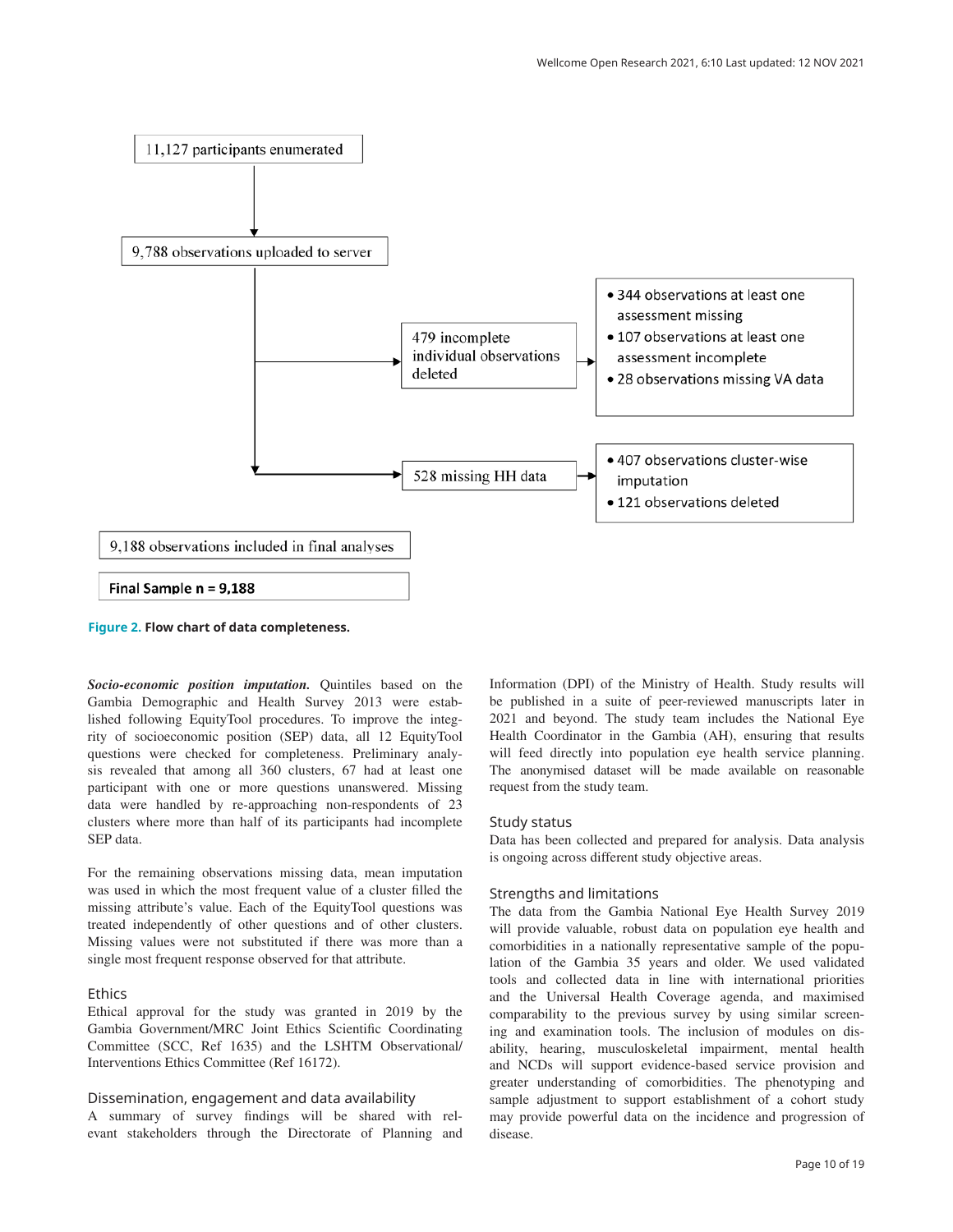|                                              | Sample, n (%) | Census 2013, n (%) |
|----------------------------------------------|---------------|--------------------|
| <b>Age Group</b>                             |               |                    |
| $35 - 44$                                    | 4,102 (44.7)  | 167,595 (43.7)     |
| $45 - 54$                                    | 2,061 (22.4)  | 101,183 (26.4)     |
| $55 - 64$                                    | 1,444(15.7)   | 56,894 (14.8)      |
| $65 - 74$                                    | 1,018(11.1)   | 33,755 (8.8)       |
| $75 - 84$                                    | 441 (4.8)     | 16,521 (4.3)       |
| $85+$                                        | 122(1.3)      | 7779 (2.0)         |
| Mean (SD)                                    | 49.6 (13.4)   |                    |
| Sex                                          |               |                    |
| Male                                         | 2,710 (29.5)  | 192,969 (50.3)     |
| Female                                       | 6,478 (70.5)  | 190,758 (49.7)     |
| Region                                       |               |                    |
| Central                                      | 1,476 (16.1)  | 301,122 (16.2)     |
| East                                         | 2,087 (22.7)  | 459,127 (24.7)     |
| West                                         | 5,625 (61.2)  | 1,096,932 (59.1)   |
| <b>Location</b>                              |               |                    |
| Rural                                        | 4,149 (45.2)  | 783,884 (42.2)     |
| Urban                                        | 5,039 (54.8)  | 1,073,297 (57.8)   |
| <b>Ethnicity</b>                             |               |                    |
| Mandinka/Jahanka                             | 3,564 (38.8)  | 120,000 (34.9%)    |
| Wollof                                       | 1,365 (14.9)  | 50,494 (14.7%)     |
| Jola/Karoninka                               | 1,079 (11.7)  | 41,820 (12.1%)     |
| Fula/Tukulur/<br>Lorobo                      | 1,847 (20.1)  | 76,753 (22.3%)     |
| Serere                                       | 287 (3.1)     | 11,570 (3.4%)      |
| Serahuleh                                    | 677 (7.4)     | 25,442 (7.4%)      |
| Creole and<br>AkuMarabo                      | 22(0.2)       | 2,570 (0.7%)       |
| Manjago                                      | 171 (1.9)     | 7,095 (2.1%)       |
| Bambara                                      | 69 (0.8)      | 3,822 (1.1%)       |
| Other ethnic group                           | 103(1.1)      | 4,653 (1.3%)       |
| Non-Gambian                                  | 4(0.0)        |                    |
| Socio-economic<br>position (SEP)<br>quintile |               |                    |
| 1 <sup>st</sup> (Poorest)                    | 853 (9.3)     |                    |
| 2 <sub>nd</sub>                              | 1,313 (14.3)  |                    |
| 3rd                                          | 2,251 (24.5)  |                    |
| 4 <sup>th</sup>                              | 2,121 (23.1)  |                    |
| 5 <sup>th</sup> (Richest)                    | 2,650 (28.8)  |                    |

#### <span id="page-10-0"></span>**Table 2. Sample characteristics.**

There were also limitations. The comprehensive nature of the protocol led to higher than expected incomplete examinations and non-response rates, requiring sampling weights to be applied. The 2019 survey fieldwork did not include visual fields testing unlike the 1996 survey that used the Henson Visual Fields Analyzer. While we took advantage of newer hand-held techniques where appropriate, it was logistically challenging to set up central locations in each cluster without electricity to power table-top/table-mounted equipment, quiet areas for hearing testing and a food preparation area for participant lunches; all of which contributed to occasional delays for participants. Further, conditions did not allow us to proceed with  $HbA<sub>1c</sub>$  testing, and human resource constraints did not permit continuity of examiners, potentially leading to measurement bias. Two teams had high turnover of ophthalmologists at various stages of the data collection. These human resource challenges meant some clusters had to be revisited in order to examine 80% or more listed participants.

The period April to July in The Gambia coincides with the pre-rainy and rainy/farming season, which sees most rural Gambian men 35 years and older spending more time in their farms. This social pattern skewed the population that was available on the morning of examination towards females, leading to a requirement for poststratification weighting of the sample results in all analyses.

#### **Conclusion**

The Gambia National Eye Health Survey 2019 will provide data to support eye health and broader health service planning in The Gambia and allow critical appraisal of changes in the population's eye health needs in comparison to earlier national surveys of 1986 and 1996. This survey shall provide a basis to explore the broader understanding of the evolution of chronic and blinding eye diseases and other co-morbid health conditions in a rapidly increasing West African population.

#### **Data availability**

Underlying data No data were associated with this article.

#### Extended data

Open Science Framework: Gambia National Eye Health Survey 2019 Study Documents, [https://doi.org/10.17605/OSF.IO/](https://doi.org/10.17605/OSF.IO/EKCDT) [EKCDT](https://doi.org/10.17605/OSF.IO/EKCDT)<sup>17</sup>.

This project contains the following extended data:

- Study questionnaire
- Informed consent sheet
- Vision testing protocol

Data are available under the terms of the Creative Commons Attribution 4.0 International license (CC-BY 4.0).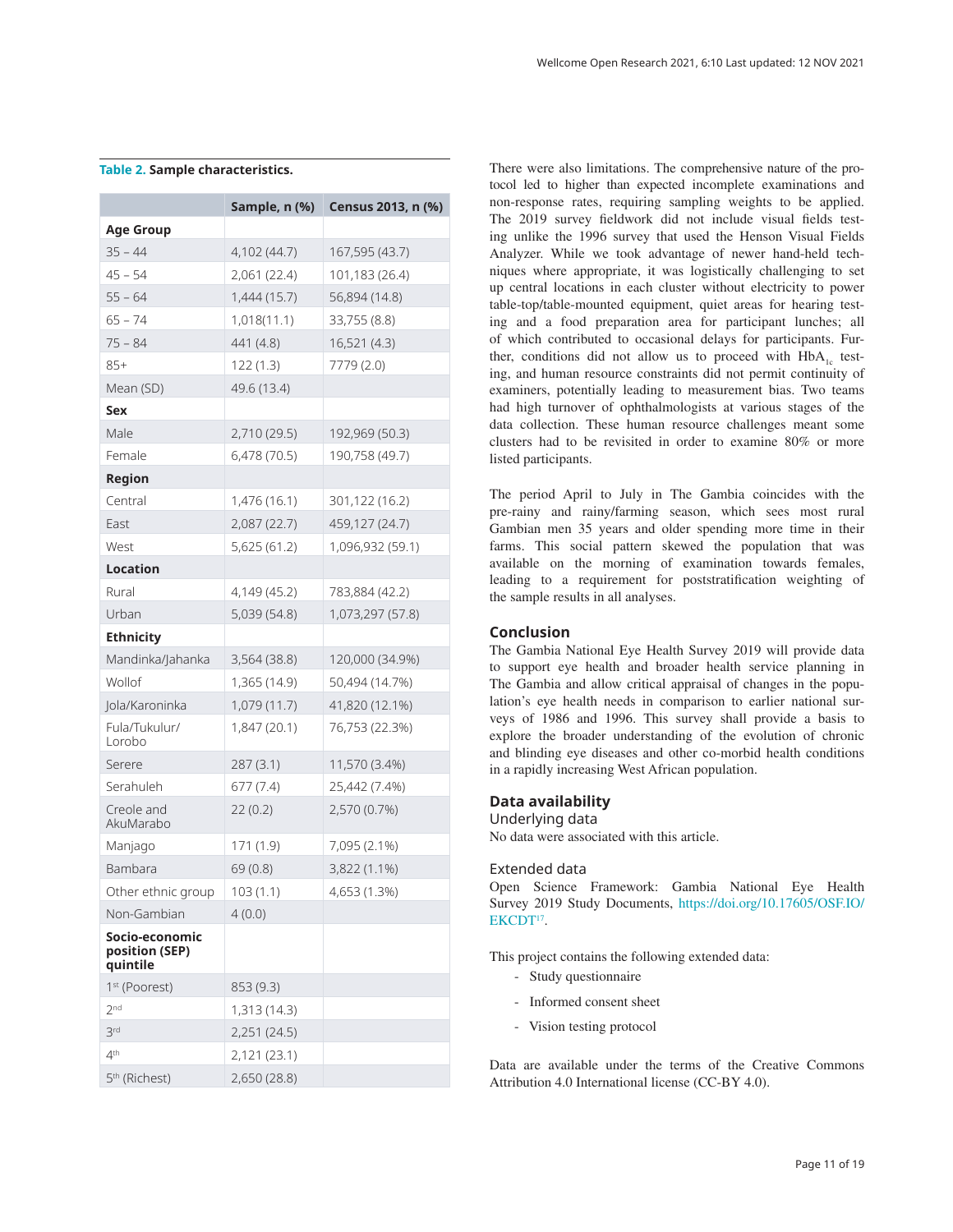#### <span id="page-11-0"></span>**References**

- 1. Faal H, Minassian D, Sowa S, *et al.*: **National survey of blindness and low vision in The Gambia: results.** *Br J Ophthalmol.* 1989; **73**(2): 82–87. **PubMed [Abstract](http://www.ncbi.nlm.nih.gov/pubmed/2784691)** | **[Publisher](http://dx.doi.org/10.1136/bjo.73.2.82) Full Text** | **[Free](http://www.ncbi.nlm.nih.gov/pmc/articles/1041660) Full Text**
- 2. Faal H, Minassian DC, Dolin PJ, *et al.*: **Evaluation of a national eye care programme: re-survey after 10 years.** *Br J Ophthalmol.* 2000; **84**(9): 948–951. **PubMed [Abstract](http://www.ncbi.nlm.nih.gov/pubmed/10966942)** | **[Publisher](http://dx.doi.org/10.1136/bjo.84.9.948) Full Text** | **[Free](http://www.ncbi.nlm.nih.gov/pmc/articles/1723659) Full Text**
- 3. Van Der Sande MA, Bailey R, Faal H, *et al.*: **Nationwide prevalence study of hypertension and related non-communicable diseases in The Gambia.** *Trop Med Int Health.* 1997; **2**(11): 1039–1048. **PubMed [Abstract](http://www.ncbi.nlm.nih.gov/pubmed/9391506)** | **[Publisher](http://dx.doi.org/10.1046/j.1365-3156.1997.d01-184.x) Full Text**
- 4. Sustainable Goals: **Vision for The Gambia: OneSight brings vision care to an entire country**. 2020; Accessed 17th September. **[Reference](https://www.sustainablegoals.org.uk/vision-for-the-gambia/) Source**
- 5. The Gambia Bureau of Statistics: **The Gambia 2018 Statistical Abstract**. **[Reference](https://www.google.com/url?sa=t&rct=j&q=&esrc=s&source=web&cd=&cad=rja&uact=8&ved=2ahUKEwjHpc_zsaXuAhWBguYKHb2UC2gQFjAAegQIAxAC&url=https://www.gbosdata.org/downloads-file/the-2018-gambia-statistical-yearbook-abstract&usg=AOvVaw0IszoKf-f5cXMNZVR6Tj25) Source**
- 6. World Health Organisation: **Global Health Observatory Data Repository: The Gambia.** 2020; Accessed 24th Aug 2020.
- 7. Dineen B, Foster A, Faal H: **A proposed rapid methodology to assess the prevalence and causes of blindness and visual impairment.** *Ophthalmic Epidemiol.* 2006; **13**(1): 31–34. **PubMed [Abstract](http://www.ncbi.nlm.nih.gov/pubmed/16510344)** | **[Publisher](http://dx.doi.org/10.1080/09286580500473787) Full Text**
- 8. Wild S, Roglic G, Green A, *et al.*: **Global prevalence of diabetes: estimates for the year 2000 and projections for 2030.** *Diabetes Care.* 2004; **27**(5): 1047–1053. **PubMed [Abstract](http://www.ncbi.nlm.nih.gov/pubmed/15111519)** | **[Publisher](http://dx.doi.org/10.2337/diacare.27.5.1047) Full Text**
- 9. Kuper H, Polack S, Limburg H: **Rapid assessment of avoidable blindness.** *Community Eye Health.* 2006; **19**(60): 68–9. **PubMed [Abstract](http://www.ncbi.nlm.nih.gov/pubmed/17515970)** | **[Free](http://www.ncbi.nlm.nih.gov/pmc/articles/1871676) Full Text**
- 10. Mactaggart I, Limburg H, Bastawrous A, *et al.*: **Rapid Assessment of Avoidable**<br>**Blindness: looking back, looking forward.** *Br J Ophthalmol.* 2019; **103**(11): 1549–1552.
	- **PubMed [Abstract](http://www.ncbi.nlm.nih.gov/pubmed/31266777)** | **[Publisher](http://dx.doi.org/10.1136/bjophthalmol-2019-314015) Full Text** | **[Free](http://www.ncbi.nlm.nih.gov/pmc/articles/6855783) Full Text**
- 11. Bourne RRA, Flaxman SR, Braithwaite T, *et al.*: **Magnitude, temporal trends, and projections of the global prevalence of blindness and distance and near vision impairment: a systematic review and meta-analysis.** *Lancet Glob Health.* 2017; **5**(9): e888–e897. **PubMed [Abstract](http://www.ncbi.nlm.nih.gov/pubmed/28779882)** | **[Publisher](http://dx.doi.org/10.1016/S2214-109X(17)30293-0) Full Text**
- 12. Gambia Bureau of Statistics: **The Gambia 2013 Population and Housing Census Preliminary Results.** In: Gambia Bureau of Statistics Serre Kunda, The Gambia. 2013. **[Reference](https://www.google.com/url?sa=t&rct=j%3cq=&esrc=s&source=web&cd=&cad=rja&uact=8&ved=2ahUKEwiUyNWysqXuAhUS5nMBHQrlBcMQFjADegQIDhAC&url=http://212.60.69.113/downloads-file/census-2013-the-gambia-2013-population-and-housing-1&usg=AOvVaw17IFS1jGANT_Eg0wvsP6bF) Source**
- 13. Tham YC, Li X, Wong TY, *et al.*: **Global prevalence of glaucoma and projections of glaucoma burden through 2040: a systematic review and meta-analysis.** *Ophthalmology.* 2014; **121**(11): 2081–2090. **PubMed [Abstract](http://www.ncbi.nlm.nih.gov/pubmed/24974815)** | **[Publisher](http://dx.doi.org/10.1016/j.ophtha.2014.05.013) Full Text**
- 14. Mathenge W, Bastawrous A, Peto T, *et al.*: **Prevalence and correlates of** diabetic retinopathy in a population-based survey of older people in<br>Nakuru, Kenya. Ophthalmic Epidemiol. 2014; **21**(3): 169–177. **PubMed [Abstract](http://www.ncbi.nlm.nih.gov/pubmed/24758280)** | **[Publisher](http://dx.doi.org/10.3109/09286586.2014.903982) Full Text**
- 15. Adams G, Gulliford MC, Ukoumunne OC, *et al.*: **Patterns of intra-cluster correlation from primary care research to inform study design and analysis.** *J Clin Epidemiol.* 2004; **57**(8): 785–794. **PubMed [Abstract](http://www.ncbi.nlm.nih.gov/pubmed/15485730)** | **[Publisher](http://dx.doi.org/10.1016/j.jclinepi.2003.12.013) Full Text**
- 16. Bright T, Mactaggart I, Kim M, *et al.*: **Rationale for a rapid methodology to assess the prevalence of hearing loss in population-based surveys.** *Int J Environ Res Public Health.* 2019; **16**(18): 3405. **PubMed [Abstract](http://www.ncbi.nlm.nih.gov/pubmed/31540309)** | **[Publisher](http://dx.doi.org/10.3390/ijerph16183405) Full Text** | **[Free](http://www.ncbi.nlm.nih.gov/pmc/articles/6765773) Full Text**
- 17. Mactaggart I: **Gambia National Eye Health Survey 2019 Study Documents**. 2021. **<http://www.doi.org/10.17605/OSF.IO/EKCDT>**
- 18. Chakraborty NM, Fry K, Behl R, *et al.*: **Simplified asset indices to measure**  wealth and equity in health programs: a reliability and validity analysis<br>using survey data from 16 countries. Glob Health Sci Pract. 2016; 4(1): 141–154. **PubMed [Abstract](http://www.ncbi.nlm.nih.gov/pubmed/27016550)** | **[Publisher](http://dx.doi.org/10.9745/GHSP-D-15-00384) Full Text** | **[Free](http://www.ncbi.nlm.nih.gov/pmc/articles/4807755) Full Text**
- 19. Howe LD, Hargreaves JR, Ploubidis GB, *et al.*: **Subjective measures of socioeconomic position and the wealth index: a comparative analysis.** *Health Policy Plan.* 2011; **26**(3): 223–232. **PubMed [Abstract](http://www.ncbi.nlm.nih.gov/pubmed/20817696)** | **[Publisher](http://dx.doi.org/10.1093/heapol/czq043) Full Text**
- 20. Thompson JK, Altabe MN: **Psychometric qualities of the figure rating scale.** *Int J Eat Disord.* 1991; **10**(5): 615–619. **[Publisher](http://dx.doi.org/10.1002/1098-108X(199109)10:5<615::AID-EAT2260100514>3.0.CO;2-K) Full Text**
- 21. Bastawrous A, Rono HK, Livingstone IAT, *et al.*: **Development and validation of a smartphone-based visual acuity test (peek acuity) for clinical practice and community-based fieldwork.** *JAMA Ophthalmol.* 2015; **133**(8): 930–937. **PubMed [Abstract](http://www.ncbi.nlm.nih.gov/pubmed/26022921)** | **[Publisher](http://dx.doi.org/10.1001/jamaophthalmol.2015.1468) Full Text** | **[Free](http://www.ncbi.nlm.nih.gov/pmc/articles/5321502) Full Text**
- 22. Habtamu E, Bastawrous A, Bolster NM, *et al.*: **Development and validation of a smartphone-based contrast sensitivity test.** In: Manuscript in Preparation;

*Transl Vis Sci Technol.* 2019; **8**(5): 13. **PubMed [Abstract](http://www.ncbi.nlm.nih.gov/pubmed/31579557)** | **[Publisher](http://dx.doi.org/10.1167/tvst.8.5.13) Full Text** | **[Free](http://www.ncbi.nlm.nih.gov/pmc/articles/6743644) Full Text**

- 23. Briesen S, Schwering MS, Roberts H, *et al.*: **Minimal cross-infection risk**<br>**through Icare rebound tonometer probes: a useful tool for IOP-screenings in developing countries.** *Eye (Lond).* 2010; **24**(7): 1279–1283. **PubMed [Abstract](http://www.ncbi.nlm.nih.gov/pubmed/19960037)** | **[Publisher](http://dx.doi.org/10.1038/eye.2009.297) Full Text**
- 24. Thylefors B, Chylack Jr LT, Konyama K, *et al.*: **A simplified cataract grading system.** The WHO Cataract Grading Group. *Ophthalmic epidemiol.* 2002; **9**(2): 83–95. **PubMed [Abstract](http://www.ncbi.nlm.nih.gov/pubmed/11821974)** | **[Publisher](http://dx.doi.org/10.1076/opep.9.2.83.1523) Full Text**
- 25. World Health Organization: **Report of the 4th global scientific meeting on trachoma: Geneva, 27–29 November 2018**. World Health Organization. 2019. **[Reference](https://www.google.com/url?sa=t&rct=j<q=&esrc=s&source=web&cd=&cad=rja&uact=8&ved=2ahUKEwjR4qays6XuAhU54XMBHRF7AgAQFjABegQIARAC&url=https://apps.who.int/iris/rest/bitstreams/1232764/retrieve&usg=AOvVaw3ul0S1znVrQ-vSRNF2hd2C) Source**
- 26. Rajak SN, Habtamu E, Weiss HA, *et al.*: **Epilation for trachomatous trichiasis and the risk of corneal opacification.** *Ophthalmology.* 2012; **119**(1): 84–89. **PubMed [Abstract](http://www.ncbi.nlm.nih.gov/pubmed/21975041)** | **[Publisher](http://dx.doi.org/10.1016/j.ophtha.2011.06.045) Full Text** | **[Free](http://www.ncbi.nlm.nih.gov/pmc/articles/3694301) Full Text**
- 27. Foster PJ, Buhrmann R, Quigley HA, *et al*.: **The definition and classification**<br>**of glaucoma in prevalence surveys.** *Br J Ophthalmol.* 2002; **86**(2): 238–242.<br>**PubMed [Abstract](http://www.ncbi.nlm.nih.gov/pubmed/11815354) | [Publisher](http://dx.doi.org/10.1136/bjo.86.2.238) Full Text** | [Free](http://www.ncbi.nlm.nih.gov/pmc/articles/1771026) Full Text
- 28. Looker HC, Nyangoma SO, Cromie D, *et al.*: **Diabetic retinopathy at diagnosis of type 2 diabetes in Scotland.** *Diabetologia.* 2012; **55**(9): 2335–2342. **PubMed [Abstract](http://www.ncbi.nlm.nih.gov/pubmed/22688348)** | **[Publisher](http://dx.doi.org/10.1007/s00125-012-2596-z) Full Text** | **[Free](http://www.ncbi.nlm.nih.gov/pmc/articles/3411303) Full Text**
- 29. Harding S, Greenwood R, Aldington S, *et al.*: **Grading and disease**<br>**management in national screening for diabetic retinopathy in England and Wales.** *Diabet Med.* 2003; **20**(12): 965–971. **PubMed [Abstract](http://www.ncbi.nlm.nih.gov/pubmed/14632697)** | **[Publisher](http://dx.doi.org/10.1111/j.1464-5491.2003.01077.x) Full Text**
- 30. Ramke J, Gilbert CE, Lee AC, *et al.*: **Effective cataract surgical coverage: An indicator for measuring quality-of-care in the context of Universal Health Coverage.** *PLoS One.* 2017; **12**(3): e0172342. **PubMed [Abstract](http://www.ncbi.nlm.nih.gov/pubmed/28249047)** | **[Publisher](http://dx.doi.org/10.1371/journal.pone.0172342) Full Text** | **[Free](http://www.ncbi.nlm.nih.gov/pmc/articles/5382971) Full Text**
- 31. McCormick I, Mactaggart I, Bastawrous A, *et al.*: **Effective refractive error coverage: an eye health indicator to measure progress towards universal health coverage.** *Ophthalmic Physiol Opt.* 2020; **40**(1): 1–5. **PubMed [Abstract](http://www.ncbi.nlm.nih.gov/pubmed/31879992)** | **[Publisher](http://dx.doi.org/10.1111/opo.12662) Full Text** | **[Free](http://www.ncbi.nlm.nih.gov/pmc/articles/7004023) Full Text**
- 32. World Health Organization: **WHO ear and hearing: survey handbook**. 2020. **[Reference](https://www.who.int/publications/i/item/9789240000506-who-ear-and-hearing-survey-handbook) Source**
- 33. Löwe B, Decker O, Müller S, *et al.*: **Validation and standardization of the**<br>Generalized Anxiety Disorder Screener (GAD-7) in the general population. *Med Care.* **2008**: **46**(3): 266–274. **PubMed [Abstract](http://www.ncbi.nlm.nih.gov/pubmed/18388841)** | **[Publisher](http://dx.doi.org/10.1097/MLR.0b013e318160d093) Full Text**
- 34. Manea L, Gilbody S, McMillan D: **Optimal cut-off score for diagnosing depression with the Patient Health Questionnaire (PHQ-9): a metaanalysis.** *CMAJ.* 2012; **184**(3): E191–E196. **PubMed [Abstract](http://www.ncbi.nlm.nih.gov/pubmed/22184363)** | **[Publisher](http://dx.doi.org/10.1503/cmaj.110829) Full Text** | **[Free](http://www.ncbi.nlm.nih.gov/pmc/articles/3281183) Full Text**
- 35. Prathiba V, Rajalakshmi R, Arulmalar S, *et al.*: **Accuracy of the smartphonebased nonmydriatic retinal camera in the detection of sight-threatening diabetic retinopathy.** *Indian J Ophthalmol.* 2020; **68**(Suppl 1): S42–S46. **PubMed [Abstract](http://www.ncbi.nlm.nih.gov/pubmed/31937728)** | **[Publisher](http://dx.doi.org/10.4103/ijo.IJO_1937_19) Full Text** | **[Free](http://www.ncbi.nlm.nih.gov/pmc/articles/7001191) Full Text**
- 36. Madans JH, Loeb M: **Methods to improve international comparability of census and survey measures of disability.** *Disabil Rehabil.* 2013; **35**(13): 1070–1073. **PubMed [Abstract](http://www.ncbi.nlm.nih.gov/pubmed/23020151)** | **[Publisher](http://dx.doi.org/10.3109/09638288.2012.720353) Full Text**

37. Gelaye B, Williams MA, Lemma S, *et al.*: **Validity of the patient health**

- **questionnaire-9 for depression screening and diagnosis in East Africa.** *Psychiatry Res.* 2013; **210**(2): 653–661. **PubMed [Abstract](http://www.ncbi.nlm.nih.gov/pubmed/23972787)** | **[Publisher](http://dx.doi.org/10.1016/j.psychres.2013.07.015) Full Text** | **[Free](http://www.ncbi.nlm.nih.gov/pmc/articles/3818385) Full Text**
- 38. Bindt C, Appiah-Poku J, Te Bonle M, *et al.*: **Antepartum depression and anxiety associated with disability in African women: cross-sectional results from the CDS study in Ghana and Côte d'Ivoire.** *PLoS One.* 2012; **7**(10): e48396. **PubMed [Abstract](http://www.ncbi.nlm.nih.gov/pubmed/23110236)** | **[Publisher](http://dx.doi.org/10.1371/journal.pone.0048396) Full Text** | **[Free](http://www.ncbi.nlm.nih.gov/pmc/articles/3482210) Full Text**
- 39. Boggs D, Kuper H, Mactaggart I, *et al.*: **Estimating assistive technology need through population-based surveys: An analysis of data from Cameroon and India.** *Global perspectives on assistive technology.* **2019**: 52.
- 40. Atijosan O, Kuper H, Rischewski D, *et al.*: **Musculoskeletal impairment survey** in Rwanda: design of survey tool, survey methodology, and results of the<br>pilot study (a cross sectional survey). BMC Musculoskelet Disord. 2007; 8(1): 30. **PubMed [Abstract](http://www.ncbi.nlm.nih.gov/pubmed/17391509)** | **[Publisher](http://dx.doi.org/10.1186/1471-2474-8-30) Full Text** | **[Free](http://www.ncbi.nlm.nih.gov/pmc/articles/1852555) Full Text**
- 41. Swanepoel DW, Myburgh HC, Howe DM, *et al.*: **Smartphone hearing screening**<br>**with integrated quality control and data management.** *Int J Audiol.* 2014; **53**(12): 841–849. **PubMed [Abstract](http://www.ncbi.nlm.nih.gov/pubmed/24998412)** | **[Publisher](http://dx.doi.org/10.3109/14992027.2014.920965) Full Text**
- 42. Hartung C, Lerer A, Anokwa Y, *et al.*: **Open data kit: tools to build information services for developing regions.** Paper presented at: Proceedings of the 4th ACM/IEEE international conference on information and communication technologies and development. 2010. **[Publisher](http://dx.doi.org/10.1145/2369220.2369236) Full Text**
- 43. Ahmad OB, Boschi-Pinto C, Lopez AD, *et al.*: **Age standardization of rates: a new WHO standard.** Geneva: World Health Organization. 2001; **9**(10). **[Reference](https://www.who.int/healthinfo/paper31.pdf) Source**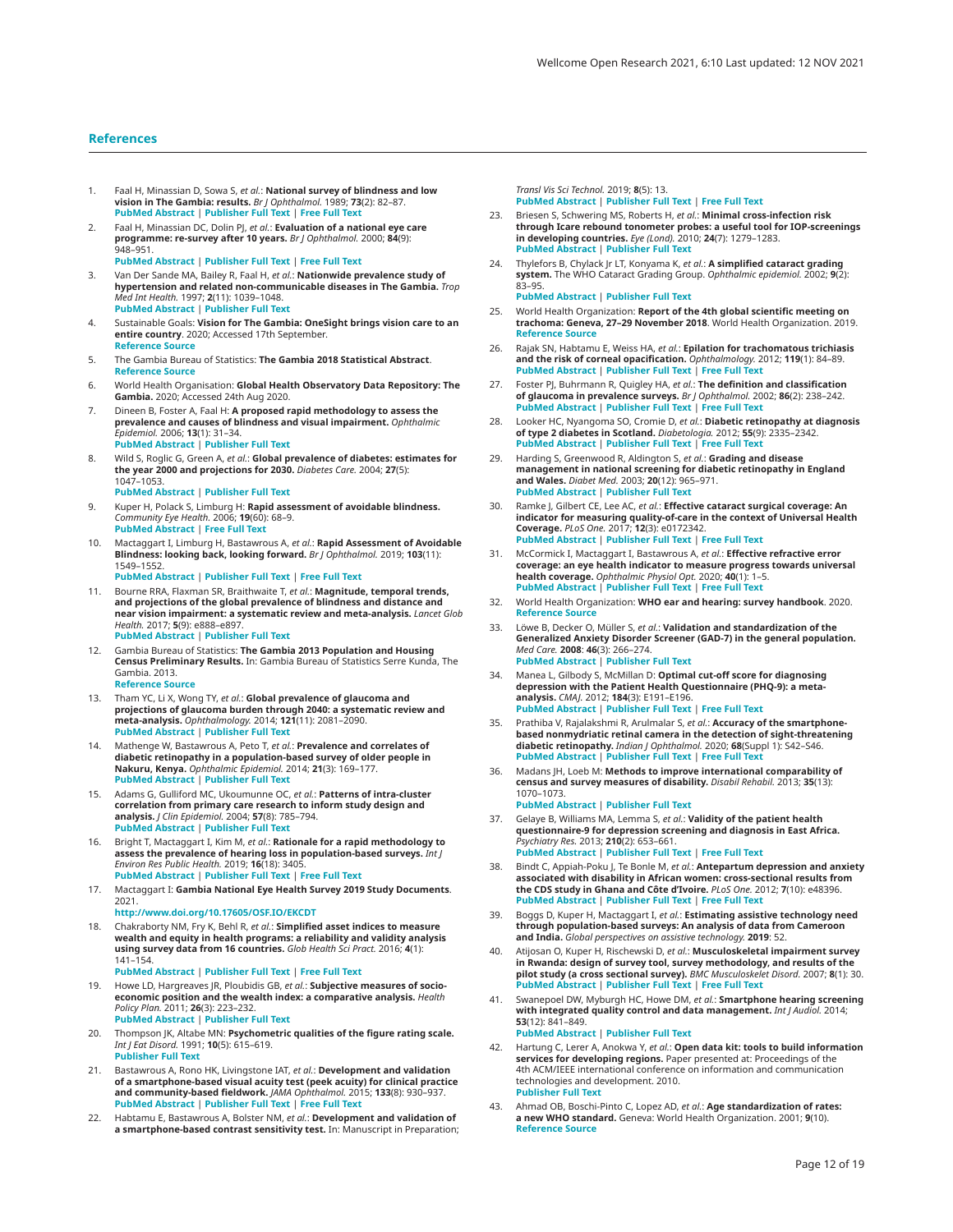# **Open Peer Review**

# **Current Peer Review Status:**

**Version 2**

Reviewer Report 11 November 2021

### <https://doi.org/10.21956/wellcomeopenres.19114.r46435>

**© 2021 Lee L.** This is an open access peer review report distributed under the terms of the [Creative Commons](https://creativecommons.org/licenses/by/4.0/) [Attribution License](https://creativecommons.org/licenses/by/4.0/), which permits unrestricted use, distribution, and reproduction in any medium, provided the original work is properly cited.



# **Ling Lee**

<sup>1</sup> University of New South Wales, Sydney, NSW, Australia

- <sup>2</sup> Murdoch Children's Research Institute, Melbourne, Vic, Australia
- <sup>3</sup> University of Melbourne, Melbourne, Vic, Australia

My sincerest apologies for the delay. Thank you for your considerate responses, I have no further comments to make.

*Competing Interests:* No competing interests were disclosed.

*Reviewer Expertise:* Health services research and evaluation, Quality of refractive error care, Ocular Epidemiology, Genomic secondary and incidental findings.

# **I confirm that I have read this submission and believe that I have an appropriate level of expertise to confirm that it is of an acceptable scientific standard.**

Reviewer Report 21 October 2021

<https://doi.org/10.21956/wellcomeopenres.19114.r46436>

**© 2021 Marmamula S.** This is an open access peer review report distributed under the terms of the [Creative](https://creativecommons.org/licenses/by/4.0/) [Commons Attribution License](https://creativecommons.org/licenses/by/4.0/), which permits unrestricted use, distribution, and reproduction in any medium, provided the original work is properly cited.



# **Srinivas Marmamula**

Brien Holden Institute of Optometry and Vision Science, Gullapalli Pratibha Rao International Centre for Advancement of Rural Eye care, L V Prasad Eye Institute, Hyderabad, Telangana, India

Thank you for revising the manuscript based on my comments. Congratulations on this great work. I have no further comments to make.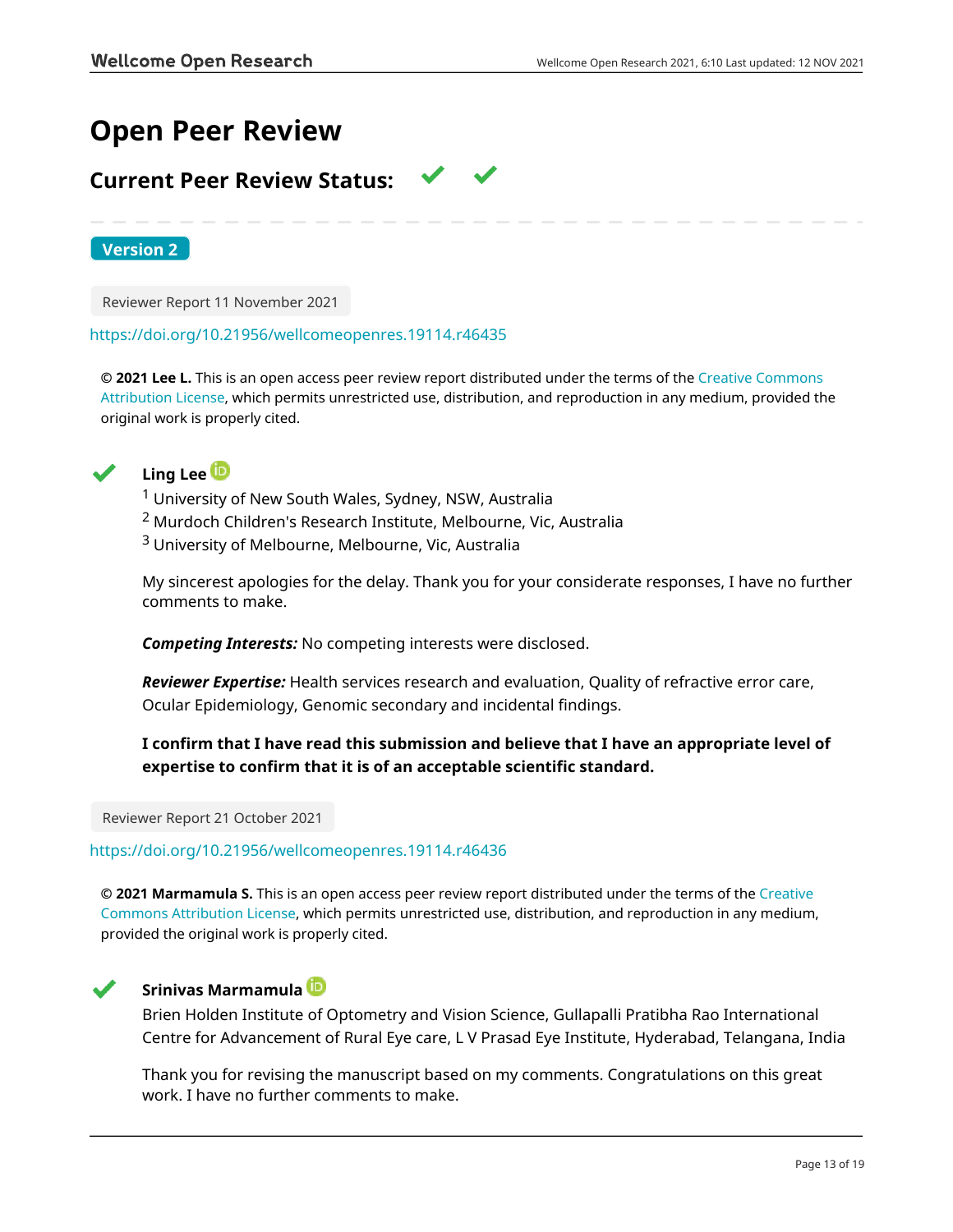*Competing Interests:* No competing interests were disclosed.

*Reviewer Expertise:* public eye health specialist; optometrist

**I confirm that I have read this submission and believe that I have an appropriate level of expertise to confirm that it is of an acceptable scientific standard.**

**Version 1**

Reviewer Report 17 June 2021

<https://doi.org/10.21956/wellcomeopenres.18215.r44224>

**© 2021 Marmamula S.** This is an open access peer review report distributed under the terms of the [Creative](https://creativecommons.org/licenses/by/4.0/) [Commons Attribution License](https://creativecommons.org/licenses/by/4.0/), which permits unrestricted use, distribution, and reproduction in any medium, provided the original work is properly cited.

# ?

**Srinivas Marmamula**

Brien Holden Institute of Optometry and Vision Science, Gullapalli Pratibha Rao International Centre for Advancement of Rural Eye care, L V Prasad Eye Institute, Hyderabad, Telangana, India

It is a well-written paper vividly describing the study protocol. I have a few comments to improve the manuscript.

- 1. Mention of age groups 35 and older and 50 and older are confusing. As the protocol is the same for all age groups, suggest using 35 years and older in the objectives and elsewhere in the manuscript instead of both the age groups.
- 2. Four teams were used in the survey. On average, how many participants were examined on each day by a single team?
- 3. How was the quality of eye examinations in the field monitored?
- 4. What was the time taken for the assessment of each participant in the central location?
- 5. What was the purpose of the genetic sample?
- 6. Lower participation of men is a matter of concern and authors should discuss the implications of this on the extrapolation of the results to the population. Also, the reasons for this large difference should be presented though authors describe harvesting season as one reason.

## **Is the rationale for, and objectives of, the study clearly described?**

Yes

### **Is the study design appropriate for the research question?**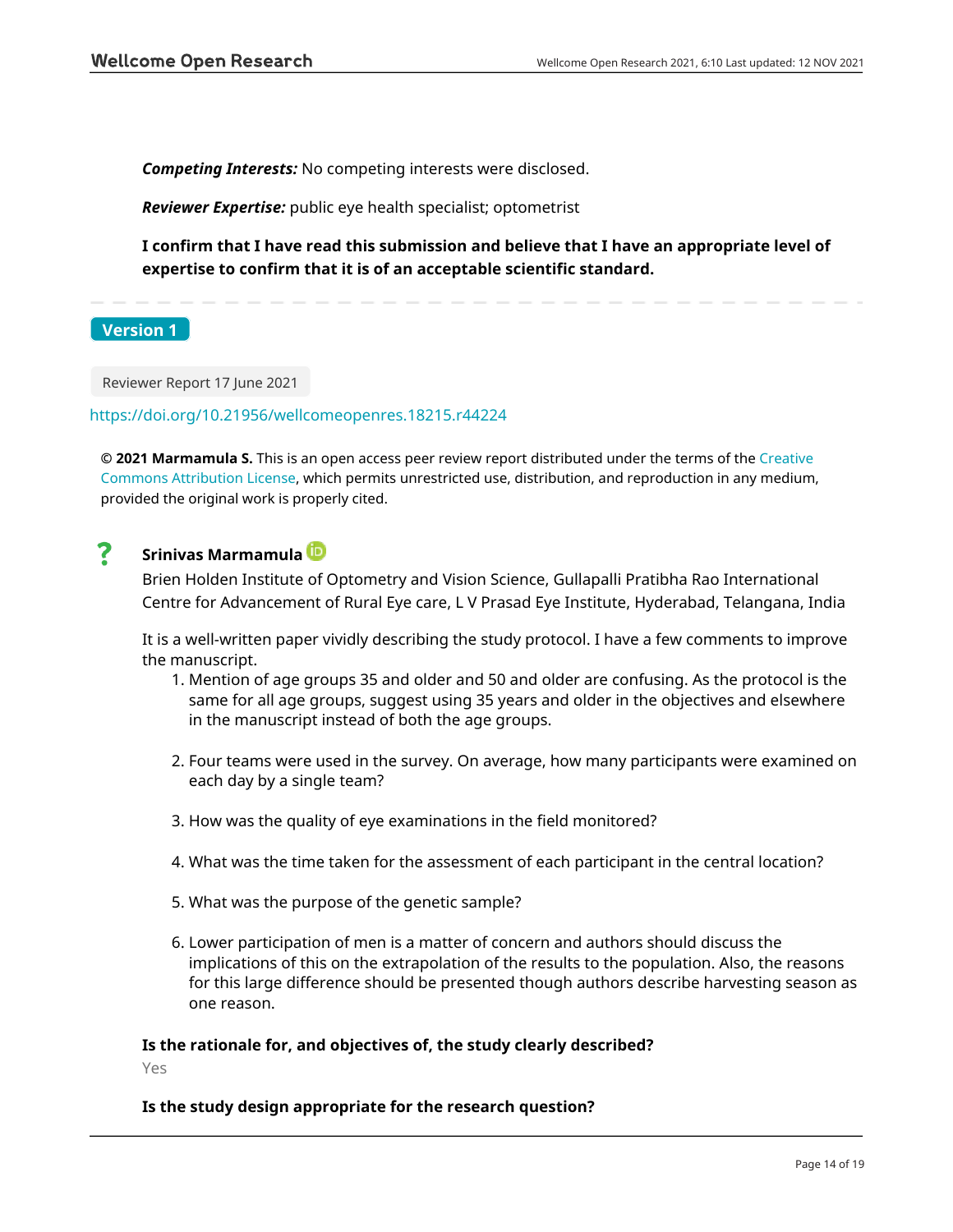Yes

**Are sufficient details of the methods provided to allow replication by others?** Yes

# **Are the datasets clearly presented in a useable and accessible format?**

Not applicable

*Competing Interests:* No competing interests were disclosed.

*Reviewer Expertise:* public eye health specialist; optometrist

**I confirm that I have read this submission and believe that I have an appropriate level of expertise to confirm that it is of an acceptable scientific standard, however I have significant reservations, as outlined above.**

Author Response 08 Oct 2021

**Islay Mactaggart**, London School of Hygiene & Tropical Medicine, London, UK

It is a well-written paper vividly describing the study protocol. I have a few comments to improve the manuscript.

## **Response: We thank Dr. Marmamula for their consideration of our manuscript and helpful comments below.**

Mention of age groups 35 and older and 50 and older are confusing. As the protocol is the same for all age groups, suggest using 35 years and older in the objectives and elsewhere in the manuscript instead of both the age groups.

## **Response: Objective 7 is relevant to the population 50+ only. We have revised Objective 1 in the revised manuscript, in hope that this reduces any confusion.**

Four teams were used in the survey. On average, how many participants were examined on each day by a single team?

**Response: Each team completed one cluster of 30 per day. We have described this in the sample frame and size section. Unfortunately we do not have additional data on the average number actually seen per team per day beyond this.**

How was the quality of eye examinations in the field monitored?

**Response: Team ophthalmologists were trained in the conduction of eye examinations according to protocol by the study PI, a senior consultant ophthalmologist. The study PI continued to observe the teams regularly throughout data collection, to ensure that protocol was being followed. We have clarified as such in the "Team composition and training" section of the revised manuscript.**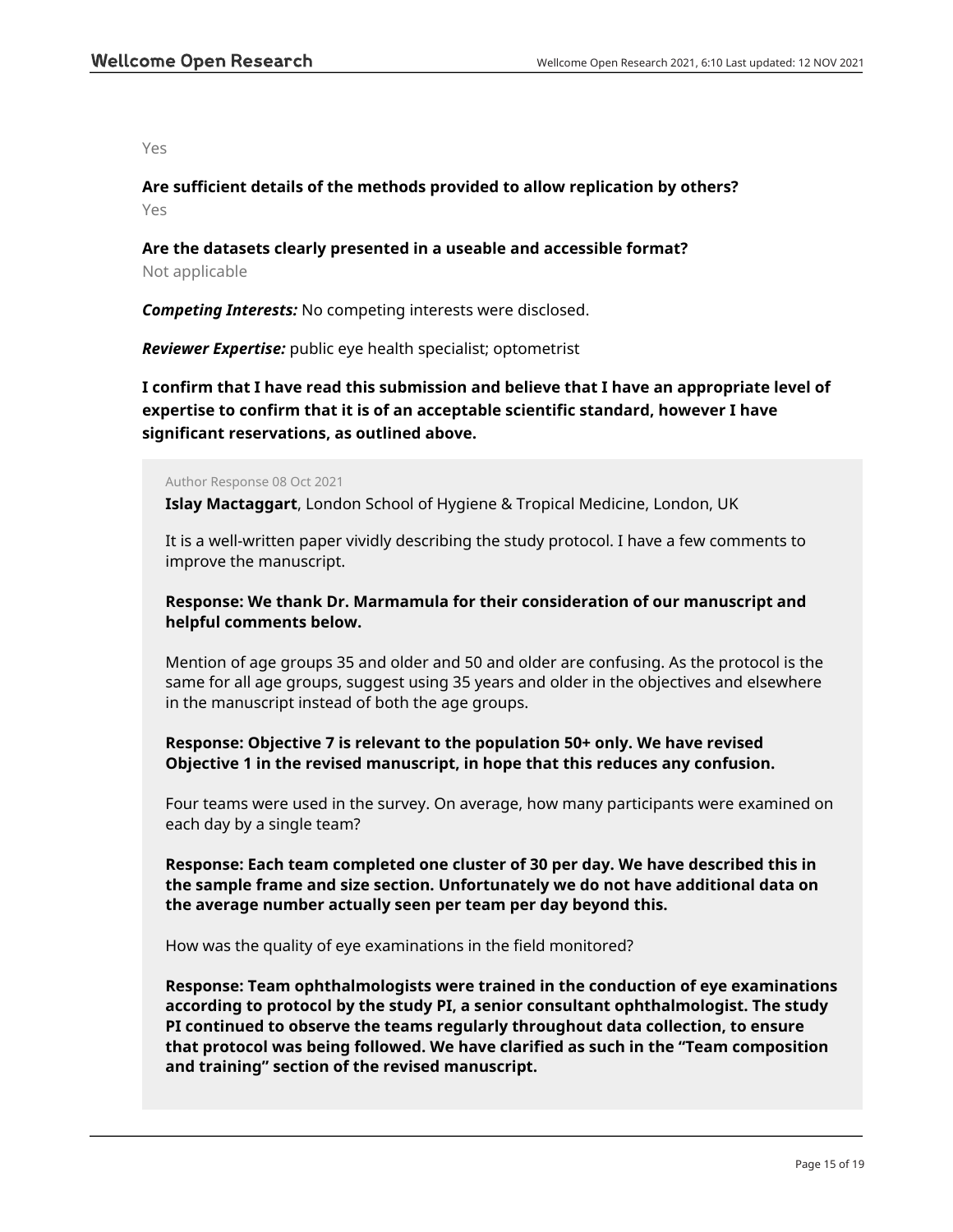What was the time taken for the assessment of each participant in the central location?

**Response: A complete assessment at the central location took roughly 1.5 hours, but varied depending on the participants' health status and according to how many other participants were attending the central location at the time. We have included this at the end of the section "Data collection at the central location" in the revised manuscript.**

What was the purpose of the genetic sample?

**Response: The genetic sample was taken for archiving and future genetic testing. The scope of future testing (including depth and breadth of analyses) will be conditional on further funding. We have clarified as such in the revised manuscript.**

Lower participation of men is a matter of concern and authors should discuss the implications of this on the extrapolation of the results to the population. Also, the reasons for this large difference should be presented though authors describe harvesting season as one reason.

**Response: We are unable to determine explicitly whether other reasons contributed to the low participation of men in the study, as we did not capture data on this. We believe this to be associated with harvesting season. We describe the poststratification weighting of the sample to account for this, which supports us in being able to extrapolate from the sample to the population. We have clarified this in the Strengths and Limitations section of the revised manuscript.**

*Competing Interests:* No competing interests were disclosed.

Reviewer Report 01 March 2021

## <https://doi.org/10.21956/wellcomeopenres.18215.r42596>

**© 2021 Lee L.** This is an open access peer review report distributed under the terms of the [Creative Commons](https://creativecommons.org/licenses/by/4.0/) [Attribution License](https://creativecommons.org/licenses/by/4.0/), which permits unrestricted use, distribution, and reproduction in any medium, provided the original work is properly cited.

#### ? **Ling Lee**

- <sup>1</sup> University of New South Wales, Sydney, NSW, Australia
- <sup>2</sup> Murdoch Children's Research Institute, Melbourne, Vic, Australia
- <sup>3</sup> University of Melbourne, Melbourne, Vic, Australia

This method article aims to investigate the prevalence of vision impairment, blindness and associated comorbidities in a population-based cohort of adults aged 35 years and older in The Gambia. Overall, it is well written, and largely, a well-considered protocol with all the different components of data collection that draw upon validated tools/measures, yet still remain relatively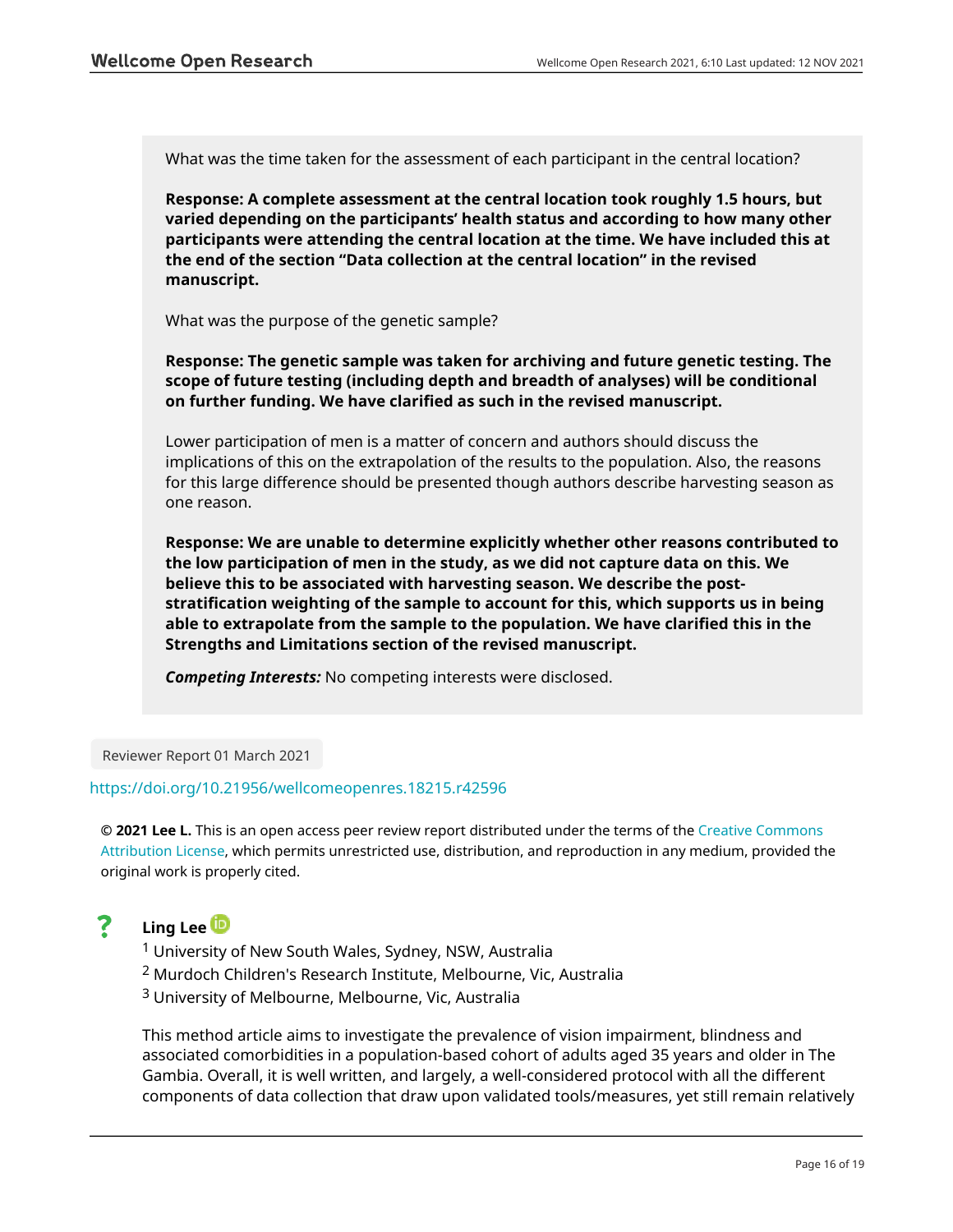practical. With a large cohort recruited, there is great opportunity to assess the information with various perspectives, enables at least some comparison to 1996 data, to rapid methodology and provides a good baseline for future national surveys.

A few areas that would benefit from clarification:

- $\,\circ\,$  Why was a genetic sample taken? It does not appear to be associated with any of the objectives. Is it to develop a genotype-phenotype baseline?
- $\,\circ\,$  I can see in the Extended data, you mention genetic testing for associated ocular conditions, would this be single gene testing, or would it be wider panels/exome/genome sequencing? Is there a risk of incidental findings? If so, there does not appear to be appropriate information considering the potential ethical implications of genetic testing even for research purposes.
- For study objective 3, it is unclear which outcome measures are used to measure/evaluate the impact of Gambia NEHP activities such as cataract and refractive error services. I wonder whether prevalence of VI or blindness is enough. There does not appear to be the inclusion of cataract surgical outcomes and only presenting distance and near VA with correction might be possible to measure refractive error services (that does not take into account those who purchase readymade spectacles from elsewhere).
- $\circ$   $\,$  With newer technology and up to date validated techniques used for the primary and secondary outcome measures, how comparable will these outcomes be to 1996 Survey data?
- $\circ$  Minor edit: Please spell out or provide a footnote for the socioeconomic position in Table 2.

Congratulations on completing the data collection. I look forward to seeing the outcomes from this Survey.

# **Is the rationale for, and objectives of, the study clearly described?**

Yes

### **Is the study design appropriate for the research question?**

Partly

# **Are sufficient details of the methods provided to allow replication by others?**

Yes

# **Are the datasets clearly presented in a useable and accessible format?**

Not applicable

*Competing Interests:* No competing interests were disclosed.

*Reviewer Expertise:* Health services research and evaluation, Quality of refractive error care, Ocular Epidemiology, Genomic secondary and incidental findings.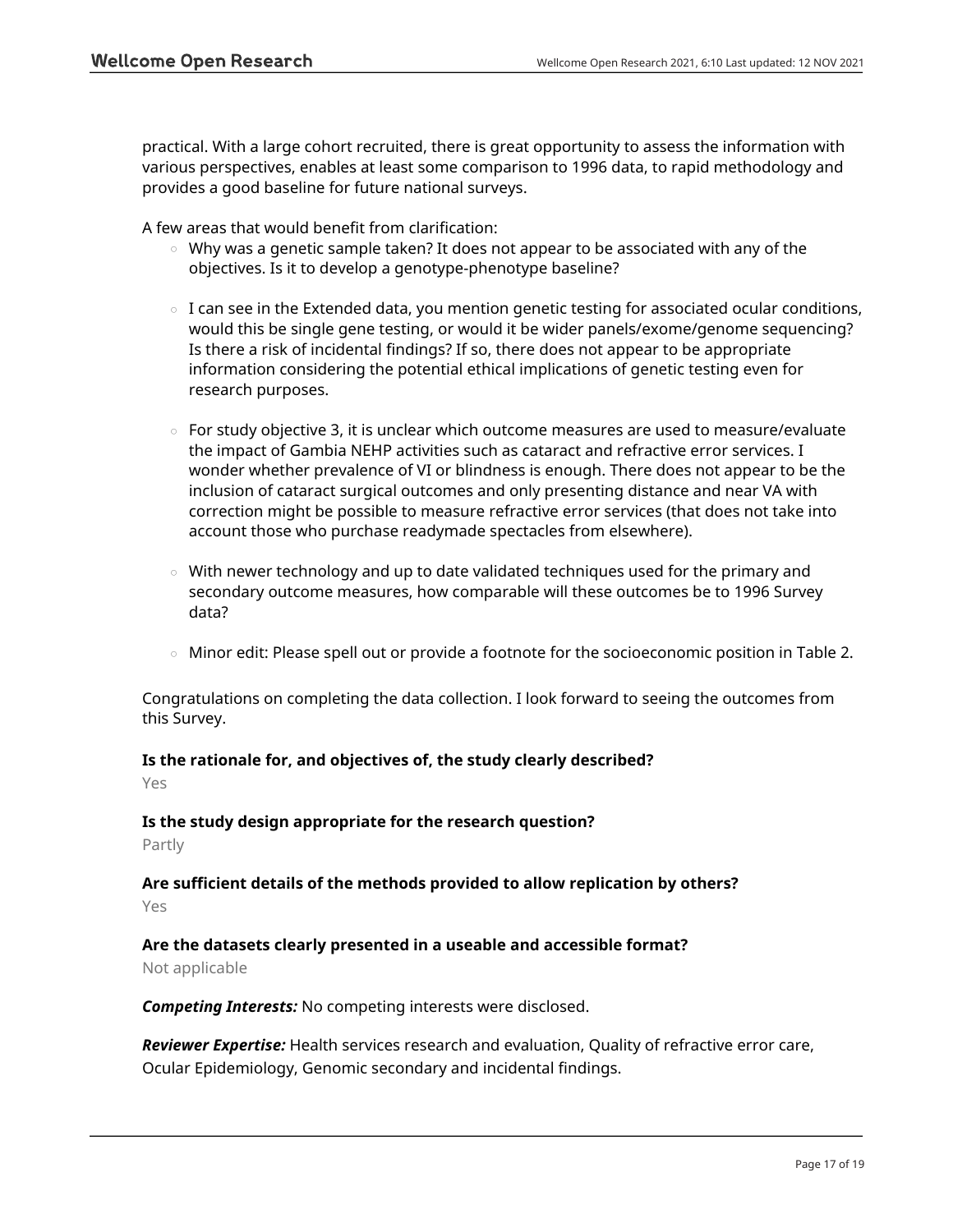**I confirm that I have read this submission and believe that I have an appropriate level of expertise to confirm that it is of an acceptable scientific standard, however I have significant reservations, as outlined above.**

#### Author Response 08 Oct 2021

**Islay Mactaggart**, London School of Hygiene & Tropical Medicine, London, UK

This method article aims to investigate the prevalence of vision impairment, blindness and associated comorbidities in a population-based cohort of adults aged 35 years and older in The Gambia. Overall, it is well written, and largely, a well-considered protocol with all the different components of data collection that draw upon validated tools/measures, yet still remain relatively practical. With a large cohort recruited, there is great opportunity to assess the information with various perspectives, enables at least some comparison to 1996 data, to rapid methodology and provides a good baseline for future national surveys.

# **Response: We thank Dr. Lee very much for this positive and helpful feedback on the manuscript, and respond to their specific comments further below.**

A few areas that would benefit from clarification: Why was a genetic sample taken? It does not appear to be associated with any of the objectives. Is it to develop a genotype-phenotype baseline?

I can see in the Extended data, you mention genetic testing for associated ocular conditions, would this be single gene testing, or would it be wider panels/exome/genome sequencing? Is there a risk of incidental findings? If so, there does not appear to be appropriate information considering the potential ethical implications of genetic testing even for research purposes.

## **Response: The genetic sample was taken for archiving and future genetic testing. The scope of future testing (including depth and breadth of analyses) will be conditional on further funding. We have clarified as such in the revised manuscript.**

For study objective 3, it is unclear which outcome measures are used to measure/evaluate the impact of Gambia NEHP activities such as cataract and refractive error services. I wonder whether prevalence of VI or blindness is enough. There does not appear to be the inclusion of cataract surgical outcomes and only presenting distance and near VA with correction might be possible to measure refractive error services (that does not take into account those who purchase readymade spectacles from elsewhere).

**Response: We omitted to describe cataract surgical coverage and refractive error coverage (plus effective [quality-corrected] measures of the above) as outcome measures in Table 1. These have been included in in the revised manuscript and will be explored in the relevant results papers to evaluate the impact of the NEHP on these service outcome indicators.**

With newer technology and up to date validated techniques used for the primary and